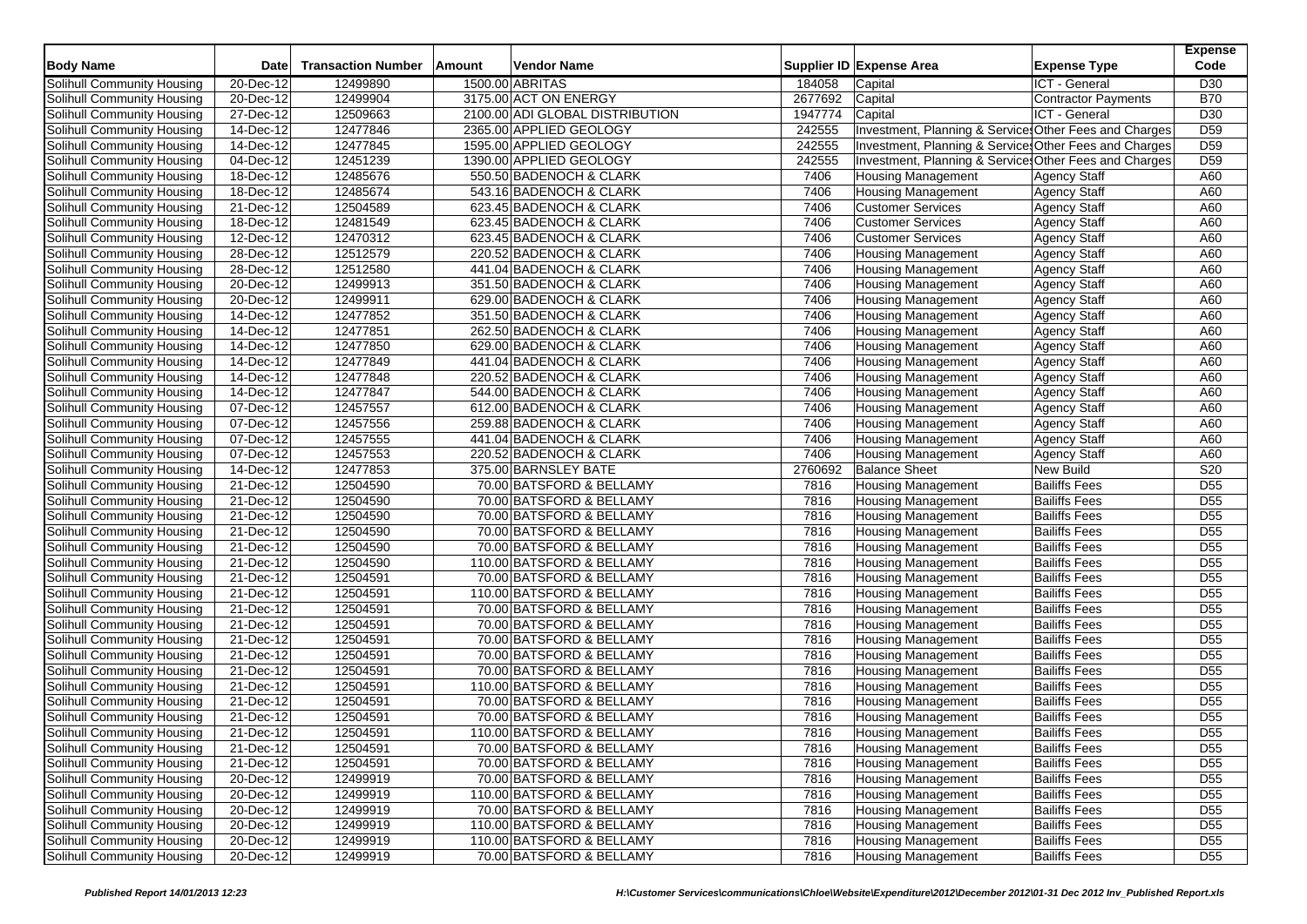| <b>Body Name</b>           | <b>Date</b>             | <b>Transaction Number</b> | Amount | <b>Vendor Name</b>                         |        | Supplier ID Expense Area  | <b>Expense Type</b>        | <b>Expense</b><br>Code |
|----------------------------|-------------------------|---------------------------|--------|--------------------------------------------|--------|---------------------------|----------------------------|------------------------|
| Solihull Community Housing | 20-Dec-12               | 12499919                  |        | 110.00 BATSFORD & BELLAMY                  | 7816   | <b>Housing Management</b> | <b>Bailiffs Fees</b>       | D <sub>55</sub>        |
| Solihull Community Housing | 20-Dec-12               | 12499919                  |        | 110.00 BATSFORD & BELLAMY                  | 7816   | <b>Housing Management</b> | <b>Bailiffs Fees</b>       | D <sub>55</sub>        |
| Solihull Community Housing | 20-Dec-12               | 12499919                  |        | 110.00 BATSFORD & BELLAMY                  | 7816   | <b>Housing Management</b> | <b>Bailiffs Fees</b>       | D <sub>55</sub>        |
| Solihull Community Housing | $\overline{20}$ -Dec-12 | 12499919                  |        | 110.00 BATSFORD & BELLAMY                  | 7816   | <b>Housing Management</b> | <b>Bailiffs Fees</b>       | D <sub>55</sub>        |
| Solihull Community Housing | 20-Dec-12               | 12499919                  |        | 70.00 BATSFORD & BELLAMY                   | 7816   | <b>Housing Management</b> | <b>Bailiffs Fees</b>       | D <sub>55</sub>        |
| Solihull Community Housing | 20-Dec-12               | 12499919                  |        | 70.00 BATSFORD & BELLAMY                   | 7816   | <b>Housing Management</b> | <b>Bailiffs Fees</b>       | D <sub>55</sub>        |
| Solihull Community Housing | 20-Dec-12               | 12499919                  |        | 70.00 BATSFORD & BELLAMY                   | 7816   | <b>Housing Management</b> | <b>Bailiffs Fees</b>       | $\overline{D55}$       |
| Solihull Community Housing | 20-Dec-12               | 12502548                  |        | 728.76 BECKETT ABRASIVES LTD               | 7916   | <b>MST</b>                | <b>Stocks</b>              | R <sub>10</sub>        |
| Solihull Community Housing | 17-Dec-12               | 12478943                  |        | 401.55 BECKETT ABRASIVES LTD               | 7916   | <b>MST</b>                | <b>Stocks</b>              | R <sub>10</sub>        |
| Solihull Community Housing | 17-Dec-12               | 12478942                  |        | 405.90 BECKETT ABRASIVES LTD               | 7916   | <b>MST</b>                | <b>Stocks</b>              | R <sub>10</sub>        |
| Solihull Community Housing | 11-Dec-12               | 12463569                  |        | 461.00 BECKETT ABRASIVES LTD               | 7916   | <b>MST</b>                | <b>Stocks</b>              | R <sub>10</sub>        |
| Solihull Community Housing | 11-Dec-12               | 12463567                  |        | 440.00 BECKETT ABRASIVES LTD               | 7916   | <b>MST</b>                | <b>Stocks</b>              | R <sub>10</sub>        |
| Solihull Community Housing | 11-Dec-12               | 12463580                  |        | 762.80 BECKETT ABRASIVES LTD               | 7916   | MST                       | <b>Stocks</b>              | R <sub>10</sub>        |
| Solihull Community Housing | 03-Dec-12               | 12448985                  |        | 210.00 BECKETT ABRASIVES LTD               | 7916   | <b>MST</b>                | <b>Stocks</b>              | R <sub>10</sub>        |
| Solihull Community Housing | 03-Dec-12               | 12448979                  |        | 220.00 BECKETT ABRASIVES LTD               | 7916   | <b>MST</b>                | <b>Stocks</b>              | R <sub>10</sub>        |
| Solihull Community Housing | 21-Dec-12               | 12504592                  |        | 1160.00 BERBEN INSTALLATIONS LTD           | 20346  | Capital                   | <b>Contractor Payments</b> | <b>B70</b>             |
| Solihull Community Housing | 27-Dec-12               | 12509665                  |        | 2325.00 BERBEN INSTALLATIONS LTD           | 20346  | Capital                   | <b>Contractor Payments</b> | <b>B70</b>             |
| Solihull Community Housing | 14-Dec-12               | 12477857                  |        | 18473.67 BERBEN INSTALLATIONS LTD          | 20346  | Capital                   | <b>Contractor Payments</b> | <b>B70</b>             |
| Solihull Community Housing | 28-Dec-12               | 12512577                  |        | 1333.60 BERBEN INSTALLATIONS LTD           | 20346  | Capital                   | <b>Contractor Payments</b> | <b>B70</b>             |
| Solihull Community Housing | 28-Dec-12               | 12512577                  |        | 16454.00 BERBEN INSTALLATIONS LTD          | 20346  | Capital                   | Contractor Payments        | <b>B70</b>             |
| Solihull Community Housing | 14-Dec-12               | 12477856                  |        | 6778.00 BERBEN INSTALLATIONS LTD           | 20346  | Capital                   | <b>Contractor Payments</b> | <b>B70</b>             |
| Solihull Community Housing | 14-Dec-12               | 12477855                  |        | 27724.00 BERBEN INSTALLATIONS LTD          | 20346  | Capital                   | <b>Contractor Payments</b> | <b>B70</b>             |
| Solihull Community Housing | 12-Dec-12               | 12470314                  |        | 14359.00 BERBEN INSTALLATIONS LTD          | 20346  | Capital                   | Contractor Payments        | <b>B70</b>             |
| Solihull Community Housing | 12-Dec-12               | 12470313                  |        | 11496.00 BERBEN INSTALLATIONS LTD          | 20346  | Capital                   | Contractor Payments        | <b>B70</b>             |
| Solihull Community Housing | 20-Dec-12               | 12499889                  |        | 13037.02 BERBEN INSTALLATIONS LTD          | 20346  | Capital                   | <b>Contractor Payments</b> | <b>B70</b>             |
| Solihull Community Housing | 14-Dec-12               | 12477837                  |        | 24384.96 BERBEN INSTALLATIONS LTD          | 20346  | Capital                   | Contractor Payments        | <b>B70</b>             |
| Solihull Community Housing | $14 - Dec-12$           | 12477836                  |        | 9890.81 BERBEN INSTALLATIONS LTD           | 20346  | Capital                   | <b>Contractor Payments</b> | <b>B70</b>             |
| Solihull Community Housing | 06-Dec-12               | 12456948                  |        | 23729.90 BERBEN INSTALLATIONS LTD          | 20346  | Capital                   | Contractor Payments        | <b>B70</b>             |
| Solihull Community Housing | 14-Dec-12               | 12477860                  |        | 27721.42 BERBEN INSTALLATIONS LTD          | 20346  | Capital                   | Contractor Payments        | <b>B70</b>             |
| Solihull Community Housing | $12$ -Dec-12            | 12470310                  |        | 870.00 BIRMINGHAM METROPOLITAN COLLEGE     | 252596 | <b>Customer Services</b>  | Training                   | A80                    |
| Solihull Community Housing | 12-Dec-12               | 12470309                  |        | 870.00 BIRMINGHAM METROPOLITAN COLLEGE     | 252596 | <b>Customer Services</b>  | Training                   | A80                    |
| Solihull Community Housing | 17-Dec-12               | 12480576                  |        | 360.00 BOURNVILLE COLLEGE OF FE            | 9302   | <b>Customer Services</b>  | Training                   | A80                    |
| Solihull Community Housing | 18-Dec-12               | 12485671                  |        | 429.21 BRITISH GAS BUSINESS                | 11498  | <b>Customer Services</b>  | Gas                        | <b>B10</b>             |
| Solihull Community Housing | 12-Dec-12               | 12470316                  |        | 850.00 BROPHY RIAZ AND PARTNERS CHARTERED  | 167258 | Capital                   | <b>Contractor Payments</b> | <b>B70</b>             |
| Solihull Community Housing | 12-Dec-12               | 12470315                  |        | 3002.92 BROPHY RIAZ AND PARTNERS CHARTERED | 167258 | Capital                   | Contractor Payments        | <b>B70</b>             |
| Solihull Community Housing | 27-Dec-12               | 12509714                  |        | 301.92 BUILDBASE                           | 56468  | <b>MST</b>                | <b>Stocks</b>              | R <sub>10</sub>        |
| Solihull Community Housing | 11-Dec-12               | 12470000                  |        | 420.00 BUILDBASE                           | 56468  | <b>MST</b>                | <b>Stocks</b>              | R <sub>10</sub>        |
| Solihull Community Housing | 11-Dec-12               | 12470002                  |        | 752.92 BUILDBASE                           | 56468  | <b>MST</b>                | <b>Stocks</b>              | R <sub>10</sub>        |
| Solihull Community Housing | 11-Dec-12               | 12469608                  |        | 235.48 BUILDBASE                           | 56468  | <b>MST</b>                | <b>Stocks</b>              | R <sub>10</sub>        |
| Solihull Community Housing | 11-Dec-12               | 12469605                  |        | 255.16 BUILDBASE                           | 56468  | <b>MST</b>                | <b>Stocks</b>              | R <sub>10</sub>        |
| Solihull Community Housing | 11-Dec-12               | 12469598                  |        | 1108.26 BUILDBASE                          | 56468  | <b>MST</b>                | <b>Stocks</b>              | R <sub>10</sub>        |
| Solihull Community Housing | 03-Dec-12               | 12449746                  |        | 373.80 BUILDBASE                           | 56468  | <b>MST</b>                | <b>Stocks</b>              | R <sub>10</sub>        |
| Solihull Community Housing | 03-Dec-12               | 12449011                  |        | 1349.80 BUILDBASE                          | 56468  | <b>MST</b>                | <b>Stocks</b>              | R <sub>10</sub>        |
| Solihull Community Housing | 12-Dec-12               | 12470318                  |        | 290.48 BYTES TECHNOLOGY GROUP              | 149549 | Capital                   | ICT - General              | D <sub>30</sub>        |
| Solihull Community Housing | 18-Dec-12               | 12481595                  |        | 224.61 C & C FLOORING                      | 164498 | MST                       | Internal Works             | <b>B31</b>             |
| Solihull Community Housing | 03-Dec-12               | 12448553                  |        | 343.85 C & C FLOORING                      | 164498 | <b>MST</b>                | <b>Internal Works</b>      | <b>B31</b>             |
| Solihull Community Housing | 14-Dec-12               | 12477863                  |        | 999.11 C & C FLOORING                      | 164498 | <b>Housing Management</b> | Furniture                  | D11                    |
| Solihull Community Housing | 14-Dec-12               | 12477862                  |        | 673.82 C & C FLOORING                      | 164498 | <b>Housing Management</b> | Furniture                  | D11                    |
| Solihull Community Housing | $20 - Dec-12$           | 12499867                  |        | 288.96 C & C FLOORING                      | 164498 | <b>MST</b>                | <b>Internal Works</b>      | <b>B31</b>             |
| Solihull Community Housing | 17-Dec-12               | 12478956                  |        | 350.00 CAPITOL JOINERY                     | 66253  | MST                       | <b>Stocks</b>              | R <sub>10</sub>        |
| Solihull Community Housing | 17-Dec-12               | 12478955                  |        | 480.00 CAPITOL JOINERY                     | 66253  | <b>MST</b>                | <b>Stocks</b>              | <b>R10</b>             |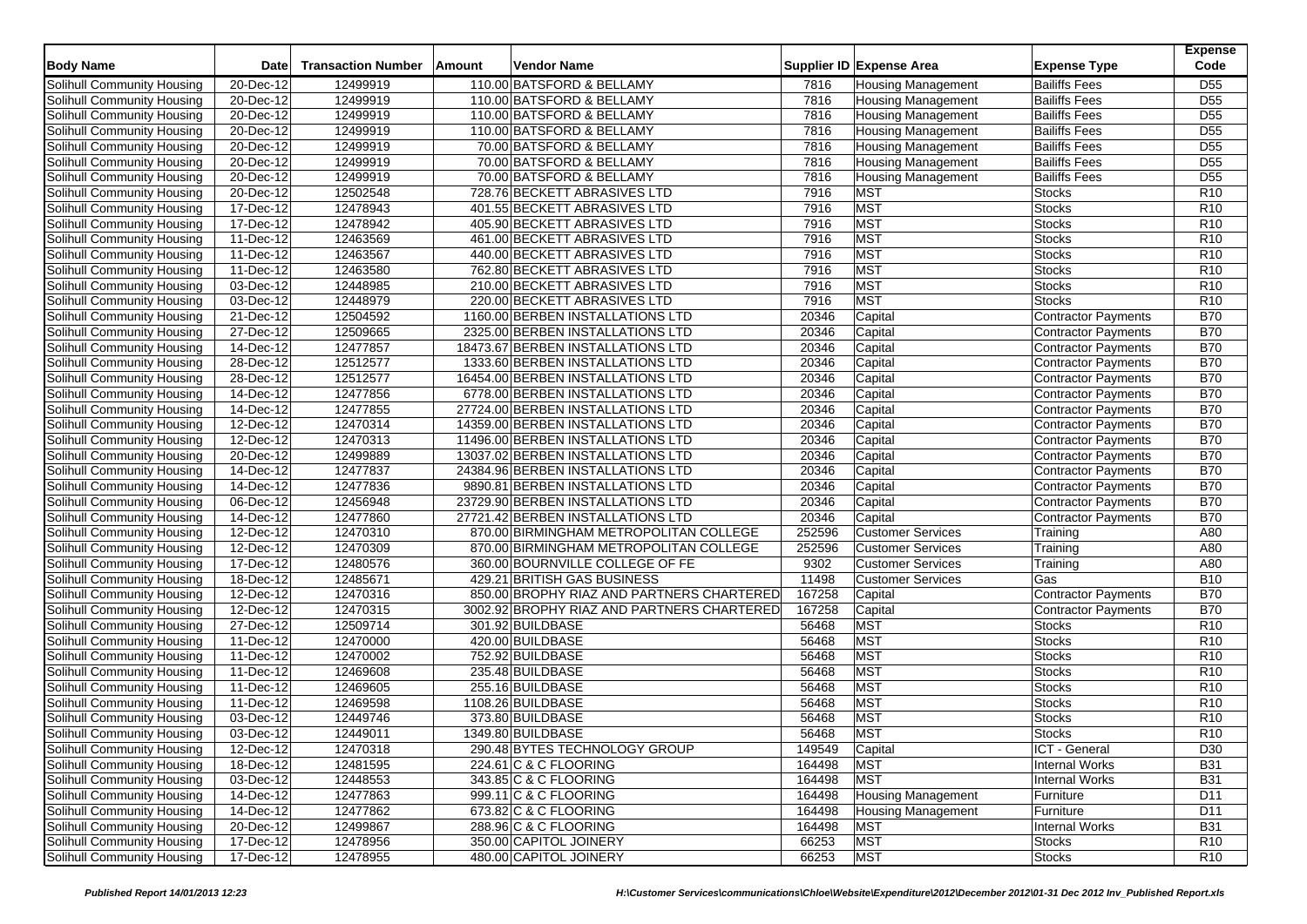| <b>Body Name</b>                  | <b>Date</b>             | <b>Transaction Number</b> | Amount     | <b>Vendor Name</b>                         |         | Supplier ID Expense Area                              | <b>Expense Type</b>              | <b>Expense</b><br>Code |
|-----------------------------------|-------------------------|---------------------------|------------|--------------------------------------------|---------|-------------------------------------------------------|----------------------------------|------------------------|
| Solihull Community Housing        | 11-Dec-12               | 12470003                  |            | 372.00 CAPITOL JOINERY                     | 66253   | <b>MST</b>                                            | Stocks                           | R <sub>10</sub>        |
| Solihull Community Housing        | 28-Dec-12               | 12512582                  |            | 1409.16 CARETECH (UK) LTD                  | 1610610 | Investment, Planning & Service: Adaptations           |                                  | <b>B83</b>             |
| Solihull Community Housing        | 28-Dec-12               | 12512581                  |            | 279.00 CARETECH (UK) LTD                   | 1610610 | Investment, Planning & Services Adaptations           |                                  | <b>B83</b>             |
| Solihull Community Housing        | $\overline{04}$ -Dec-12 | 12451241                  |            | 1169.91 CARETECH (UK) LTD                  | 1610610 | Investment, Planning & Service: Adaptations           |                                  | <b>B83</b>             |
| Solihull Community Housing        | 18-Dec-12               | 12481550                  | 950.00 CCA |                                            | 110648  | <b>Customer Services</b>                              | <b>Professional Subscription</b> | A94                    |
| Solihull Community Housing        | 20-Dec-12               | 12499925                  |            | 2094.30 CENTRAL HOUSING INVESTMENT CONSORT | 1696615 | <b>MST</b>                                            | Internal Works                   | <b>B31</b>             |
| Solihull Community Housing        | 03-Dec-12               | 12448546                  |            | 1326.75 REDACTED PERSONAL DATA             | 2736700 | <b>Balance Sheet</b>                                  | Movement Incentive Sche          | U32                    |
| Solihull Community Housing        | 03-Dec-12               | 12448557                  |            | 4508.21 CHUBB FIRE LTD                     | 11217   | Investment, Planning & Service: Other Building costs  |                                  | <b>B39</b>             |
| Solihull Community Housing        | $03$ -Dec-12            | 12448555                  |            | 284.66 CHUBB FIRE LTD                      | 11217   | Investment, Planning & Services Other Building costs  |                                  | <b>B39</b>             |
| Solihull Community Housing        | 18-Dec-12               | 12485680                  |            | 710.00 CITY ELECTRICAL FACTORS LTD         | 9948    | Investment, Planning & Services Utility Related Works |                                  | <b>B34</b>             |
| Solihull Community Housing        | 18-Dec-12               | 12485679                  |            | 1300.00 CITY ELECTRICAL FACTORS LTD        | 9948    | Investment, Planning & Services Utility Related Works |                                  | <b>B34</b>             |
| Solihull Community Housing        | 04-Dec-12               | 12451245                  |            | 101.00 CROWN CARS                          | 129277  | Central Administration                                | Officer Expenses                 | D60                    |
| Solihull Community Housing        | 20-Dec-12               | 12499927                  |            | 326.50 CROWN CARS                          | 129277  | <b>Customer Services</b>                              | Other Transport Costs            | C91                    |
| Solihull Community Housing        | 04-Dec-12               | 12451245                  |            | 135.00 CROWN CARS                          | 129277  | <b>Customer Services</b>                              | <b>Other Transport Costs</b>     | C91                    |
| Solihull Community Housing        | 04-Dec-12               | 12451245                  |            | 11.00 CROWN CARS                           | 129277  | <b>Central Administration</b>                         | Public Transport                 | C20                    |
| Solihull Community Housing        | 12-Dec-12               | 12470321                  |            | 254.00 DARLASTON PRINTERS LTD              | 249911  | Finance                                               | Printing                         | D80                    |
| Solihull Community Housing        | 07-Dec-12               | 12457559                  |            | 2100.25 DAS TECHNOLOGY LTD                 | 1793614 | Investment, Planning & Service Utility Related Works  |                                  | <b>B34</b>             |
| Solihull Community Housing        | 27-Dec-12               | 12509667                  |            | 437.00 DECISION RECRUITMENT LTD            | 2370689 | <b>MST</b>                                            | <b>Agency Staff</b>              | A60                    |
| Solihull Community Housing        | 21-Dec-12               | 12504595                  |            | 454.25 DECISION RECRUITMENT LTD            | 2370689 | <b>MST</b>                                            | <b>Agency Staff</b>              | A60                    |
| Solihull Community Housing        | 12-Dec-12               | 12470324                  |            | 425.50 DECISION RECRUITMENT LTD            | 2370689 | <b>MST</b>                                            | <b>Agency Staff</b>              | A60                    |
| Solihull Community Housing        | 21-Dec-12               | 12504594                  |            | 882.00 DECISION RECRUITMENT LTD            | 2370689 | <b>MST</b>                                            | <b>Agency Staff</b>              | A60                    |
| <b>Solihull Community Housing</b> | 14-Dec-12               | 12477868                  |            | 934.50 DECISION RECRUITMENT LTD            | 2370689 | <b>MST</b>                                            | <b>Agency Staff</b>              | A60                    |
| Solihull Community Housing        | 14-Dec-12               | 12477867                  |            | 934.50 DECISION RECRUITMENT LTD            | 2370689 | <b>MST</b>                                            | Agency Staff                     | A60                    |
| Solihull Community Housing        | $20 - Dec-12$           | 12499931                  |            | 910.00 DIAMANTTEK LIMITED                  | 2662690 | <b>MST</b>                                            | <b>Materials</b>                 | D <sub>13</sub>        |
| Solihull Community Housing        | 20-Dec-12               | 12502566                  |            | 236.00 DIRECT ROOFING SUPPLIES LTD         | 11346   | <b>MST</b>                                            | <b>Stocks</b>                    | R <sub>10</sub>        |
| Solihull Community Housing        | 03-Dec-12               | 12449778                  |            | 294.00 DIRECT ROOFING SUPPLIES LTD         | 11346   | <b>MST</b>                                            | <b>Stocks</b>                    | R <sub>10</sub>        |
| Solihull Community Housing        | 04-Dec-12               | 12451433                  |            | 3438.52 DLA PIPER UK LLP                   | 147168  | <b>Customer Services</b>                              | <b>Professional Fees</b>         | D <sub>50</sub>        |
| Solihull Community Housing        | $\overline{18}$ -Dec-12 | 12485689                  |            | 34.39 DMW ENVIRONMENTAL                    | 281856  | Capital                                               | Contractor Payments              | <b>B70</b>             |
| Solihull Community Housing        | 18-Dec-12               | 12485687                  |            | 136.40 DMW ENVIRONMENTAL                   | 281856  | Capital                                               | Contractor Payments              | <b>B70</b>             |
| Solihull Community Housing        | 18-Dec-12               | 12485686                  |            | 250.25 DMW ENVIRONMENTAL                   | 281856  | Capital                                               | <b>Contractor Payments</b>       | <b>B70</b>             |
| Solihull Community Housing        | 18-Dec-12               | 12485689                  |            | 93.68 DMW ENVIRONMENTAL                    | 281856  | <b>MST</b>                                            | <b>Internal Works</b>            | <b>B31</b>             |
| Solihull Community Housing        | 18-Dec-12               | 12485687                  |            | 371.61 DMW ENVIRONMENTAL                   | 281856  | <b>MST</b>                                            | <b>Internal Works</b>            | <b>B31</b>             |
| Solihull Community Housing        | 18-Dec-12               | 12485686                  |            | 681.81 DMW ENVIRONMENTAL                   | 281856  | <b>MST</b>                                            | <b>Internal Works</b>            | <b>B31</b>             |
| Solihull Community Housing        | 18-Dec-12               | 12485692                  |            | 3912.00 DMW ENVIRONMENTAL                  | 281856  | <b>MST</b>                                            | <b>Internal Works</b>            | <b>B31</b>             |
| Solihull Community Housing        | 18-Dec-12               | 12485689                  |            | 318.49 DMW ENVIRONMENTAL                   | 281856  | <b>MST</b>                                            | <b>Internal Works</b>            | <b>B31</b>             |
| Solihull Community Housing        | 18-Dec-12               | 12485687                  |            | 1263.35 DMW ENVIRONMENTAL                  | 281856  | <b>MST</b>                                            | <b>Internal Works</b>            | <b>B31</b>             |
| Solihull Community Housing        | 18-Dec-12               | 12485686                  |            | 2317.91 DMW ENVIRONMENTAL                  | 281856  | <b>MST</b>                                            | <b>Internal Works</b>            | <b>B31</b>             |
| Solihull Community Housing        | 18-Dec-12               | 12485692                  |            | 9330.00 DMW ENVIRONMENTAL                  | 281856  | <b>MST</b>                                            | <b>Internal Works</b>            | <b>B31</b>             |
| Solihull Community Housing        | 18-Dec-12               | 12485689                  |            | 3.44 DMW ENVIRONMENTAL                     | 281856  | <b>MST</b>                                            | <b>Internal Works</b>            | <b>B31</b>             |
| Solihull Community Housing        | 18-Dec-12               | 12485687                  |            | 13.64 DMW ENVIRONMENTAL                    | 281856  | <b>MST</b>                                            | <b>Internal Works</b>            | <b>B31</b>             |
| Solihull Community Housing        | 18-Dec-12               | 12485686                  |            | 25.03 DMW ENVIRONMENTAL                    | 281856  | <b>MST</b>                                            | <b>Internal Works</b>            | <b>B31</b>             |
| Solihull Community Housing        | 11-Dec-12               | 12470010                  |            | 1960.00 DOORFIT PRODUCTS LTD               | 5228    | <b>MST</b>                                            | <b>Stocks</b>                    | R10                    |
| Solihull Community Housing        | 03-Dec-12               | 12449781                  |            | 520.10 DOORFIT PRODUCTS LTD                | 5228    | <b>MST</b>                                            | <b>Stocks</b>                    | R <sub>10</sub>        |
| Solihull Community Housing        | 06-Dec-12               | 12456951                  |            | 764.08 DR GAIL YOUNG                       | 221701  | <b>Housing Management</b>                             | <b>Tenant Medicals</b>           | D63                    |
| Solihull Community Housing        | 11-Dec-12               | 12464720                  |            | 945.83 DULUX DECORATOR CENTRES             | 69460   | <b>MST</b>                                            | Internal Works                   | <b>B31</b>             |
| Solihull Community Housing        | 10-Dec-12               | 12459596                  |            | 2015.98 ECLIPSE ACCESS SOLUTIONS LTD       | 141696  | Capital                                               | Contractor Payments              | <b>B70</b>             |
| Solihull Community Housing        | 14-Dec-12               | 12477774                  |            | 883.34 ECLIPSE ACCESS SOLUTIONS LTD        | 141696  | Capital                                               | Contractor Payments              | <b>B70</b>             |
| Solihull Community Housing        | 05-Dec-12               | 12452231                  |            | 3202.67 ECLIPSE ACCESS SOLUTIONS LTD       | 141696  | Capital                                               | Contractor Payments              | <b>B70</b>             |
| Solihull Community Housing        | 18-Dec-12               | 12485697                  |            | 549.38 EDEN BROWN RECRUITMENT LTD          | 5333    | <b>Housing Management</b>                             | <b>Agency Staff</b>              | A60                    |
| Solihull Community Housing        | 18-Dec-12               | 12485696                  |            | 542.05 EDEN BROWN RECRUITMENT LTD          | 5333    | <b>Housing Management</b>                             | <b>Agency Staff</b>              | A60                    |
| Solihull Community Housing        | 18-Dec-12               | 12485695                  |            | 541.90 EDEN BROWN RECRUITMENT LTD          | 5333    | <b>Housing Management</b>                             | <b>Agency Staff</b>              | A60                    |
|                                   |                         |                           |            |                                            |         |                                                       |                                  |                        |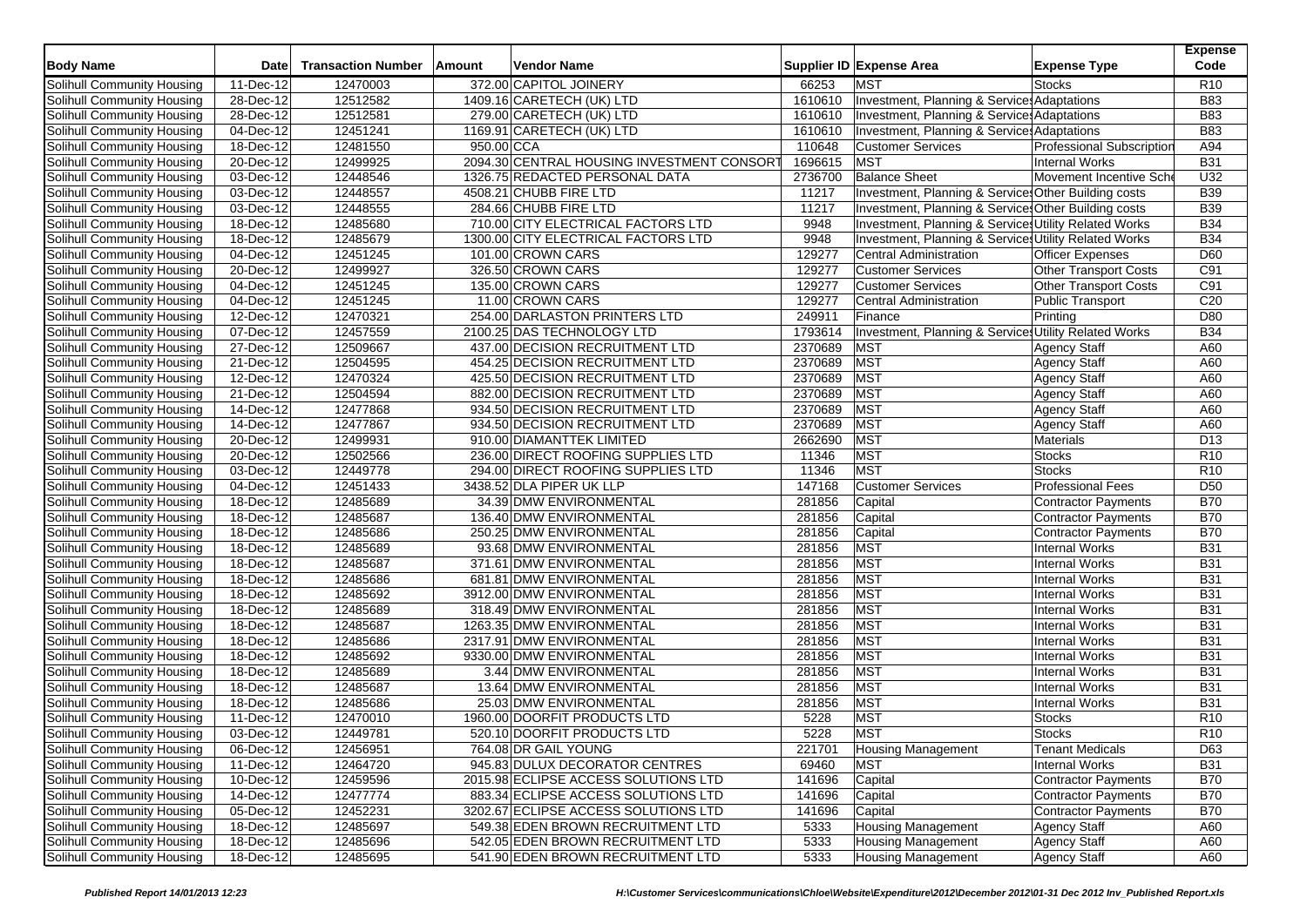| <b>Body Name</b>                  | <b>Date</b>             | <b>Transaction Number</b> | Amount | <b>Vendor Name</b>                        |         | Supplier ID Expense Area                              | <b>Expense Type</b>            | <b>Expense</b><br>Code |
|-----------------------------------|-------------------------|---------------------------|--------|-------------------------------------------|---------|-------------------------------------------------------|--------------------------------|------------------------|
| Solihull Community Housing        | 18-Dec-12               | 12485694                  |        | 439.50 EDEN BROWN RECRUITMENT LTD         | 5333    | <b>Housing Management</b>                             | <b>Agency Staff</b>            | A60                    |
| Solihull Community Housing        | 18-Dec-12               | 12485693                  |        | 542.05 EDEN BROWN RECRUITMENT LTD         | 5333    | <b>Housing Management</b>                             | <b>Agency Staff</b>            | A60                    |
| Solihull Community Housing        | 07-Dec-12               | 12457561                  |        | 1984.89 EDF ENERGY 1 LTD                  | 135472  | <b>Housing Management</b>                             | Electricity                    | <b>B11</b>             |
| Solihull Community Housing        | $\overline{20}$ -Dec-12 | 12499938                  |        | 6735.68 ENTERPRISE MANAGED SERVICES LTD   | 206418  | <b>MST</b>                                            | <b>Waste Disposal</b>          | E20                    |
| Solihull Community Housing        | 07-Dec-12               | 12457562                  |        | 6566.70 ENTERPRISE MANAGED SERVICES LTD   | 206418  | <b>MST</b>                                            | <b>Waste Disposal</b>          | E20                    |
| Solihull Community Housing        | 21-Dec-12               | 12504593                  |        | 13811.04 EXPRESS LIFT ALLIANCE            | 281698  | Capital                                               | <b>Contractor Payments</b>     | <b>B70</b>             |
| Solihull Community Housing        | $\overline{06}$ -Dec-12 | 12456949                  |        | 1665.00 FAMILY CARE TRUST (SOLIHULL)      | 5472    | <b>Housing Management</b>                             | Grounds Maintenance            | <b>B40</b>             |
| Solihull Community Housing        | 18-Dec-12               | 12485670                  |        | 575.00 FERNDOWN ESTATES                   | 195079  | <b>Balance Sheet</b>                                  | <b>Provision For Homelessn</b> | U20                    |
| Solihull Community Housing        | $20 - Dec-12$           | 12501548                  |        | 205002.90 G F TOMLINSON GROUP LTD         | 229201  | Capital                                               | Contractor Payments            | <b>B70</b>             |
| Solihull Community Housing        | $\overline{04}$ -Dec-12 | 12451467                  |        | 154601.06 G F TOMLINSON GROUP LTD         | 229201  | Capital                                               | Contractor Payments            | <b>B70</b>             |
| Solihull Community Housing        | $20$ -Dec-12            | 12502546                  |        | 234.00 GLASSTAC LTD                       | 70128   | <b>MST</b>                                            | <b>Stocks</b>                  | R <sub>10</sub>        |
| Solihull Community Housing        | $20 - Dec-12$           | 12499939                  |        | 977.55 HAMMOND LUBRICANTS & CHEMICALS LTD | 1120597 | <b>Housing Management</b>                             | Materials                      | D <sub>13</sub>        |
| Solihull Community Housing        | 06-Dec-12               | 12454547                  |        | 3560.00 HANDICARE ACCESSIBILITY LTD       | 277953  | Capital                                               | Contractor Payments            | <b>B70</b>             |
| Solihull Community Housing        | 03-Dec-12               | 12448647                  |        | 2203.00 HANDICARE ACCESSIBILITY LTD       | 277953  | Capital                                               | <b>Contractor Payments</b>     | <b>B70</b>             |
| Solihull Community Housing        | 10-Dec-12               | 12461610                  |        | 3443.00 HANDICARE ACCESSIBILITY LTD       | 277953  | Capital                                               | Contractor Payments            | <b>B70</b>             |
| Solihull Community Housing        | 05-Dec-12               | 12454185                  |        | 3370.50 HANDICARE ACCESSIBILITY LTD       | 277953  | Capital                                               | Contractor Payments            | <b>B70</b>             |
| Solihull Community Housing        | 05-Dec-12               | 12454184                  |        | 2182.08 HANDICARE ACCESSIBILITY LTD       | 277953  | Capital                                               | Contractor Payments            | <b>B70</b>             |
| Solihull Community Housing        | 05-Dec-12               | 12454183                  |        | 2186.00 HANDICARE ACCESSIBILITY LTD       | 277953  | Capital                                               | <b>Contractor Payments</b>     | <b>B70</b>             |
| Solihull Community Housing        | 07-Dec-12               | 12457563                  |        | 775.00 HERON PRESS                        | 42709   | <b>Customer Services</b>                              | Printing                       | D80                    |
| Solihull Community Housing        | 07-Dec-12               | 12457563                  |        | 1273.79 HERON PRESS                       | 42709   | <b>Housing Management</b>                             | <b>Tenant Expenses</b>         | D61                    |
| Solihull Community Housing        | 05-Dec-12               | 12452646                  |        | 980.00 HIGH STREET VOUCHERS LTD           | 213353  | <b>Balance Sheet</b>                                  | <b>High Street Vouchers</b>    | R <sub>51</sub>        |
| Solihull Community Housing        | 11-Dec-12               | 12470037                  |        | 254.45 HNS SIGNS                          | 279096  | <b>MST</b>                                            | <b>Stocks</b>                  | R <sub>10</sub>        |
| Solihull Community Housing        | 12-Dec-12               | 12470333                  |        | 2735.88 HQN LTD                           | 120599  | <b>Customer Services</b>                              | Training                       | A80                    |
| Solihull Community Housing        | 10-Dec-12               | 12461616                  |        | 266.00 HUNTLEY REFRIGERATION LTD          | 2041642 | Housing Management                                    | <b>Other Premises Costs</b>    | <b>B90</b>             |
| Solihull Community Housing        | 10-Dec-12               | 12461623                  |        | 266.00 HUNTLEY REFRIGERATION LTD          | 2041642 | <b>Customer Services</b>                              | <b>General Building Costs</b>  | <b>B30</b>             |
| Solihull Community Housing        | 05-Dec-12               | 12452566                  |        | 784.56 IAN WILLIAMS LTD                   | 5931    | <b>MST</b>                                            | <b>Internal Works</b>          | <b>B31</b>             |
| Solihull Community Housing        | 03-Dec-12               | 12448638                  |        | 229.02 IAN WILLIAMS LTD                   | 5931    | <b>MST</b>                                            | <b>Internal Works</b>          | <b>B31</b>             |
| Solihull Community Housing        | 10-Dec-12               | 12459561                  |        | 331.72 IAN WILLIAMS LTD                   | 5931    | <b>MST</b>                                            | <b>Internal Works</b>          | <b>B31</b>             |
| Solihull Community Housing        | 10-Dec-12               | 12459560                  |        | 369.84 IAN WILLIAMS LTD                   | 5931    | <b>MST</b>                                            | <b>Internal Works</b>          | <b>B31</b>             |
| Solihull Community Housing        | 03-Dec-12               | 12448640                  |        | 349.08 IAN WILLIAMS LTD                   | 5931    | <b>MST</b>                                            | <b>Internal Works</b>          | <b>B31</b>             |
| Solihull Community Housing        | $\overline{03}$ -Dec-12 | 12448639                  |        | 818.36 IAN WILLIAMS LTD                   | 5931    | <b>MST</b>                                            | <b>Internal Works</b>          | <b>B31</b>             |
| Solihull Community Housing        | 03-Dec-12               | 12448644                  |        | 523.76 IAN WILLIAMS LTD                   | 5931    | <b>MST</b>                                            | <b>Internal Works</b>          | <b>B31</b>             |
| Solihull Community Housing        | 14-Dec-12               | 12477871                  |        | 1200.00 IDOX INFORMATION SOLUTIONS        | 2774687 | <b>Customer Services</b>                              | Training                       | A80                    |
| Solihull Community Housing        | 14-Dec-12               | 12477871                  |        | 80.00 IDOX INFORMATION SOLUTIONS          | 2774687 | <b>Customer Services</b>                              | Training                       | A80                    |
| Solihull Community Housing        | 20-Dec-12               | 12499945                  |        | 1170.00 INDOOR CLIMATE SOLUTIONS          | 2490686 | <b>MST</b>                                            | <b>Internal Works</b>          | <b>B31</b>             |
| Solihull Community Housing        | 18-Dec-12               | 12485698                  |        | 226.55 ISL INSTANT SKIPS LTD              | 5978    | Finance                                               | Other Premises Costs           | <b>B90</b>             |
| Solihull Community Housing        | 03-Dec-12               | 12448646                  |        | 1850.00 J LACEY STEEPLEJACKS              | 277406  | Investment, Planning & Services Utility Related Works |                                | <b>B34</b>             |
| Solihull Community Housing        | 03-Dec-12               | 12448645                  |        | 1850.00 J LACEY STEEPLEJACKS              | 277406  | Investment, Planning & Services Utility Related Works |                                | <b>B34</b>             |
| Solihull Community Housing        | 28-Dec-12               | 12512583                  |        | 983.88 JAMES ANDREWS RECRUITMENT SOLUTION | 673596  | <b>Housing Management</b>                             | <b>Agency Staff</b>            | A60                    |
| Solihull Community Housing        | 20-Dec-12               | 12499966                  |        | 990.71 JAMES ANDREWS RECRUITMENT SOLUTION | 673596  | <b>Housing Management</b>                             | <b>Agency Staff</b>            | A60                    |
| Solihull Community Housing        | 14-Dec-12               | 12477873                  |        | 956.55 JAMES ANDREWS RECRUITMENT SOLUTION | 673596  | <b>Housing Management</b>                             | <b>Agency Staff</b>            | A60                    |
| Solihull Community Housing        | 07-Dec-12               | 12457565                  |        | 813.07 JAMES ANDREWS RECRUITMENT SOLUTION | 673596  | <b>Housing Management</b>                             | <b>Agency Staff</b>            | A60                    |
| Solihull Community Housing        | 07-Dec-12               | 12457566                  |        | 970.22 JAMES ANDREWS RECRUITMENT SOLUTION | 673596  | <b>Housing Management</b>                             | <b>Agency Staff</b>            | A60                    |
| Solihull Community Housing        | 17-Dec-12               | 12479000                  |        | 1073.00 JEWSON LTD                        | 6111    | <b>MST</b>                                            | <b>Stocks</b>                  | R <sub>10</sub>        |
| Solihull Community Housing        | $17 - Dec-12$           | 12478988                  |        | 434.60 JEWSON LTD                         | 6111    | <b>MST</b>                                            | <b>Stocks</b>                  | R <sub>10</sub>        |
| Solihull Community Housing        | 17-Dec-12               | 12478971                  |        | 576.90 JEWSON LTD                         | 6111    | <b>MST</b>                                            | <b>Stocks</b>                  | R <sub>10</sub>        |
| Solihull Community Housing        | 17-Dec-12               | 12478967                  |        | 352.50 JEWSON LTD                         | 6111    | <b>MST</b>                                            | <b>Stocks</b>                  | R <sub>10</sub>        |
| Solihull Community Housing        | 17-Dec-12               | 12478964                  |        | 286.20 JEWSON LTD                         | 6111    | <b>MST</b>                                            | <b>Stocks</b>                  | R <sub>10</sub>        |
| Solihull Community Housing        | 17-Dec-12               | 12478963                  |        | 1406.40 JEWSON LTD                        | 6111    | <b>MST</b>                                            | <b>Stocks</b>                  | R <sub>10</sub>        |
| <b>Solihull Community Housing</b> | 17-Dec-12               | 12478962                  |        | 260.00 JEWSON LTD                         | 6111    | <b>MST</b>                                            | <b>Stocks</b>                  | R <sub>10</sub>        |
| Solihull Community Housing        | 13-Dec-12               | 12471406                  |        | 377.00 JEWSON LTD                         | 6111    | <b>MST</b>                                            | <b>Stocks</b>                  | R <sub>10</sub>        |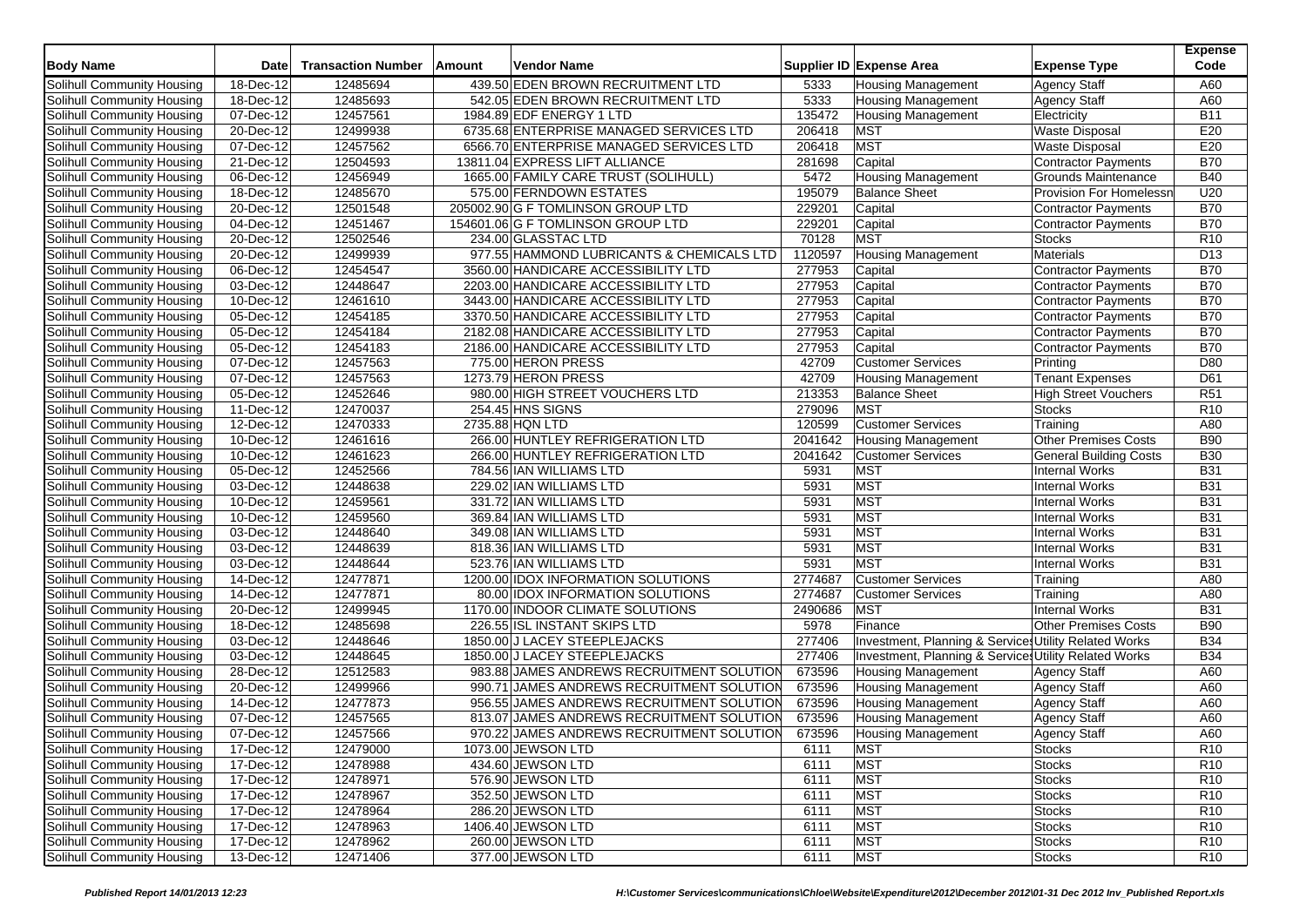| <b>Body Name</b><br><b>Date</b>                       | <b>Transaction Number</b> | Amount | <b>Vendor Name</b>                           |         | Supplier ID Expense Area | <b>Expense Type</b>                                   | <b>Expense</b><br>Code |
|-------------------------------------------------------|---------------------------|--------|----------------------------------------------|---------|--------------------------|-------------------------------------------------------|------------------------|
| <b>Solihull Community Housing</b><br>13-Dec-12        | 12471309                  |        | 5314.33 JEWSON LTD                           | 6111    | <b>MST</b>               | <b>Stocks</b>                                         | R <sub>10</sub>        |
| Solihull Community Housing<br>12-Dec-12               | 12470514                  |        | 4961.60 JEWSON LTD                           | 6111    | <b>MST</b>               | <b>Stocks</b>                                         | R <sub>10</sub>        |
| 12-Dec-12<br>Solihull Community Housing               | 12470513                  |        | 220.72 JEWSON LTD                            | 6111    | <b>MST</b>               | <b>Stocks</b>                                         | R <sub>10</sub>        |
| Solihull Community Housing<br>12-Dec-12               | 12470448                  |        | 381.46 JEWSON LTD                            | 6111    | MST                      | Stocks                                                | R <sub>10</sub>        |
| Solihull Community Housing<br>12-Dec-12               | 12470446                  |        | 4759.77 JEWSON LTD                           | 6111    | <b>MST</b>               | <b>Stocks</b>                                         | R <sub>10</sub>        |
| Solihull Community Housing<br>12-Dec-12               | 12470522                  |        | 230.00 JEWSON LTD                            | 6111    | MST                      | <b>Stocks</b>                                         | R <sub>10</sub>        |
| Solihull Community Housing<br>12-Dec-12               | 12470439                  |        | 2635.00 JEWSON LTD                           | 6111    | MST                      | Stocks                                                | R <sub>10</sub>        |
| <b>Solihull Community Housing</b><br>12-Dec-12        | 12470437                  |        | 626.90 JEWSON LTD                            | 6111    | <b>MST</b>               | <b>Stocks</b>                                         | R <sub>10</sub>        |
| Solihull Community Housing<br>12-Dec-12               | 12470420                  |        | 1759.00 JEWSON LTD                           | 6111    | MST                      | <b>Stocks</b>                                         | R <sub>10</sub>        |
| Solihull Community Housing<br>12-Dec-12               | 12470419                  |        | 535.05 JEWSON LTD                            | 6111    | MST                      | Stocks                                                | R <sub>10</sub>        |
| Solihull Community Housing<br>12-Dec-12               | 12470432                  |        | 313.72 JEWSON LTD                            | 6111    | <b>MST</b>               | <b>Stocks</b>                                         | R <sub>10</sub>        |
| Solihull Community Housing<br>12-Dec-12               | 12470418                  |        | 270.30 JEWSON LTD                            | 6111    | <b>MST</b>               | <b>Stocks</b>                                         | R <sub>10</sub>        |
| Solihull Community Housing<br>12-Dec-12               | 12470296                  |        | 759.00 JEWSON LTD                            | 6111    | <b>MST</b>               | <b>Stocks</b>                                         | R <sub>10</sub>        |
| Solihull Community Housing<br>12-Dec-12               | 12470568                  |        | 2425.00 JEWSON LTD                           | 6111    | <b>MST</b>               | <b>Stocks</b>                                         | R <sub>10</sub>        |
| <b>Solihull Community Housing</b><br>11-Dec-12        | 12470045                  |        | 393.90 JEWSON LTD                            | 6111    | <b>MST</b>               | <b>Stocks</b>                                         | R10                    |
| Solihull Community Housing<br>$\overline{03}$ -Dec-12 | 12449787                  |        | 1027.84 JEWSON LTD                           | 6111    | MST                      | <b>Stocks</b>                                         | R10                    |
| 03-Dec-12<br>Solihull Community Housing               | 12449786                  |        | 357.00 JEWSON LTD                            | 6111    | <b>MST</b>               | <b>Stocks</b>                                         | <b>R10</b>             |
| <b>Solihull Community Housing</b><br>03-Dec-12        | 12449790                  |        | 8755.50 JEWSON LTD                           | 6111    | MST                      | <b>Stocks</b>                                         | R <sub>10</sub>        |
| Solihull Community Housing<br>$05$ -Dec-12            | 12452697                  |        | 114300.20 JMG ROOFING LTD                    | 2076651 | Capital                  | <b>Contractor Payments</b>                            | <b>B70</b>             |
| Solihull Community Housing<br>06-Dec-12               | 12456950                  |        | 1710.00 JOCELYNE FILDES                      | 222213  | <b>Customer Services</b> | Printing                                              | D80                    |
| Solihull Community Housing<br>27-Dec-12               | 12509655                  |        | 14070.00 REDACTED PERSONAL DATA              | 90281   | Capital                  | <b>Contractor Payments</b>                            | <b>B70</b>             |
| 18-Dec-12<br>Solihull Community Housing               | 12485701                  |        | 3491.65 K D ELECTRICAL MAINTENANCE SERVICES  | 1796617 | Capital                  | Contractor Payments                                   | <b>B70</b>             |
| <b>Solihull Community Housing</b><br>18-Dec-12        | 12485700                  |        | 959.00 K D ELECTRICAL MAINTENANCE SERVICES   | 1796617 | MST                      | Other Building costs                                  | <b>B39</b>             |
| Solihull Community Housing<br>18-Dec-12               | 12485699                  |        | 843.92 K D ELECTRICAL MAINTENANCE SERVICES   | 1796617 | <b>MST</b>               | Other Building costs                                  | <b>B39</b>             |
| Solihull Community Housing<br>27-Dec-12               | 12509670                  |        | 2050.46 K D ELECTRICAL MAINTENANCE SERVICES  | 1796617 | <b>MST</b>               | Voids                                                 | <b>B</b> 38            |
| Solihull Community Housing<br>20-Dec-12               | 12499967                  |        | 93.83 K D ELECTRICAL MAINTENANCE SERVICES    | 1796617 | <b>MST</b>               | Voids                                                 | <b>B</b> 38            |
| Solihull Community Housing<br>13-Dec-12               | 12475653                  |        | 1825.21 K D ELECTRICAL MAINTENANCE SERVICES  | 1796617 | <b>MST</b>               | Voids                                                 | <b>B38</b>             |
| Solihull Community Housing<br>13-Dec-12               | 12475651                  |        | 1436.45 K D ELECTRICAL MAINTENANCE SERVICES  | 1796617 | <b>MST</b>               | Voids                                                 | <b>B38</b>             |
| Solihull Community Housing<br>13-Dec-12               | 12475649                  |        | 858.37 K D ELECTRICAL MAINTENANCE SERVICES   | 1796617 | MST                      | Voids                                                 | <b>B</b> 38            |
| Solihull Community Housing<br>13-Dec-12               | 12475655                  |        | 411.69 K D ELECTRICAL MAINTENANCE SERVICES   | 1796617 | <b>MST</b>               | Voids                                                 | <b>B</b> 38            |
| Solihull Community Housing<br>10-Dec-12               | 12459564                  |        | 1227.37 K D ELECTRICAL MAINTENANCE SERVICES  | 1796617 | <b>MST</b>               | Voids                                                 | <b>B</b> 38            |
| 03-Dec-12<br>Solihull Community Housing               | 12448698                  |        | 1860.04 K D ELECTRICAL MAINTENANCE SERVICES  | 1796617 | MST                      | Voids                                                 | <b>B</b> 38            |
| Solihull Community Housing<br>18-Dec-12               | 12485699                  |        | 115.08 K D ELECTRICAL MAINTENANCE SERVICES   | 1796617 | <b>MST</b>               | Other Building costs                                  | <b>B39</b>             |
| Solihull Community Housing<br>27-Dec-12               | 12509670                  |        | 999.18 K D ELECTRICAL MAINTENANCE SERVICES   | 1796617 | <b>MST</b>               | Voids                                                 | <b>B38</b>             |
| Solihull Community Housing<br>20-Dec-12               | 12499967                  |        | 334.07 K D ELECTRICAL MAINTENANCE SERVICES   | 1796617 | <b>MST</b>               | Voids                                                 | <b>B</b> 38            |
| Solihull Community Housing<br>13-Dec-12               | 12475653                  |        | 274.26 K D ELECTRICAL MAINTENANCE SERVICES   | 1796617 | <b>MST</b>               | Voids                                                 | <b>B38</b>             |
| Solihull Community Housing<br>13-Dec-12               | 12475651                  |        | 52.88 K D ELECTRICAL MAINTENANCE SERVICES    | 1796617 | <b>MST</b>               | Voids                                                 | <b>B38</b>             |
| Solihull Community Housing<br>13-Dec-12               | 12475649                  |        | 208.65 K D ELECTRICAL MAINTENANCE SERVICES   | 1796617 | <b>MST</b>               | Voids                                                 | <b>B</b> 38            |
| Solihull Community Housing<br>13-Dec-12               | 12475655                  |        | 55.47 K D ELECTRICAL MAINTENANCE SERVICES    | 1796617 | <b>MST</b>               | Voids                                                 | <b>B38</b>             |
| Solihull Community Housing<br>03-Dec-12               | 12448697                  |        | 580.09 K D ELECTRICAL MAINTENANCE SERVICES   | 1796617 | MST                      | <b>Insurances</b>                                     | <b>B27</b>             |
| Solihull Community Housing<br>19-Dec-12               | 12488923                  |        | 1497.05 K D ELECTRICAL MAINTENANCE SERVICES  | 1796617 |                          | Investment, Planning & Services Utility Related Works | <b>B34</b>             |
| 14-Dec-12<br>Solihull Community Housing               | 12474903                  |        | 505.61 K D ELECTRICAL MAINTENANCE SERVICES   | 1796617 |                          | Investment, Planning & Services Utility Related Works | <b>B34</b>             |
| Solihull Community Housing<br>14-Dec-12               | 12474902                  |        | 342.84 K D ELECTRICAL MAINTENANCE SERVICES   | 1796617 |                          | Investment, Planning & Services Utility Related Works | <b>B34</b>             |
| <b>Solihull Community Housing</b><br>14-Dec-12        | 12474894                  |        | 237.99 K D ELECTRICAL MAINTENANCE SERVICES   | 1796617 |                          | Investment, Planning & Services Utility Related Works | <b>B34</b>             |
| Solihull Community Housing<br>14-Dec-12               | 12474905                  |        | 214.29 K D ELECTRICAL MAINTENANCE SERVICES   | 1796617 |                          | Investment, Planning & Services Utility Related Works | <b>B34</b>             |
| Solihull Community Housing<br>14-Dec-12               | 12474888                  |        | 291.51 K D ELECTRICAL MAINTENANCE SERVICES   | 1796617 |                          | Investment, Planning & Services Utility Related Works | <b>B34</b>             |
| Solihull Community Housing<br>14-Dec-12               | 12474878                  |        | 237.99 K D ELECTRICAL MAINTENANCE SERVICES I | 1796617 |                          | Investment, Planning & Service Utility Related Works  | <b>B34</b>             |
| Solihull Community Housing<br>14-Dec-12               | 12474873                  |        | 237.99 K D ELECTRICAL MAINTENANCE SERVICES I | 1796617 |                          | Investment, Planning & Services Utility Related Works | <b>B34</b>             |
| Solihull Community Housing<br>14-Dec-12               | 12474885                  |        | 237.99 K D ELECTRICAL MAINTENANCE SERVICES   | 1796617 |                          | Investment, Planning & Services Utility Related Works | <b>B34</b>             |
| Solihull Community Housing<br>14-Dec-12               | 12474886                  |        | 252.58 K D ELECTRICAL MAINTENANCE SERVICES I | 1796617 |                          | Investment, Planning & Services Utility Related Works | <b>B34</b>             |
| Solihull Community Housing<br>14-Dec-12               | 12477575                  |        | 278.48 K D ELECTRICAL MAINTENANCE SERVICES   | 1796617 |                          | Investment, Planning & Services Utility Related Works | <b>B34</b>             |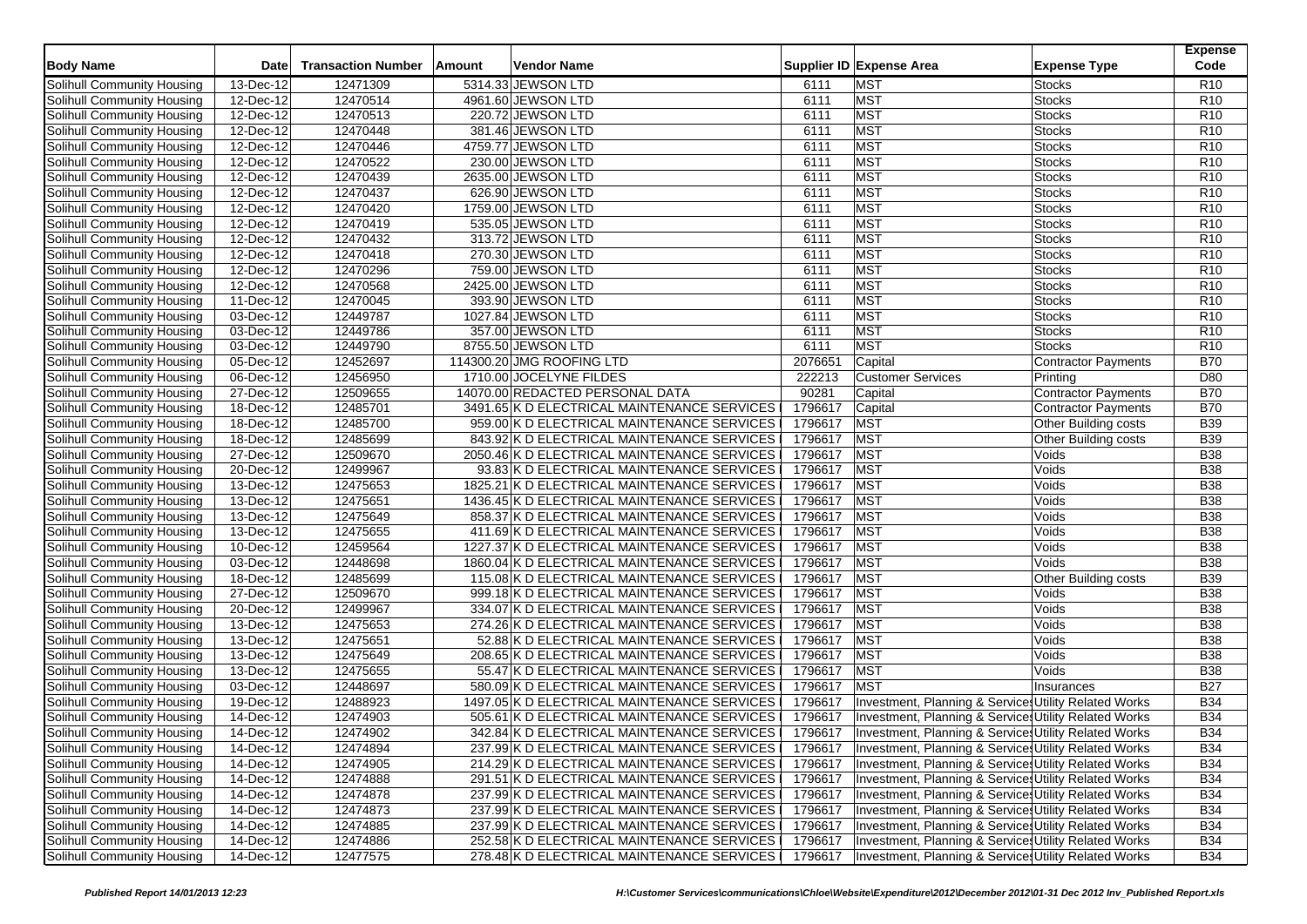| <b>Body Name</b>                  | <b>Date</b>              | <b>Transaction Number</b> | Amount | <b>Vendor Name</b>                          |               | Supplier ID Expense Area                              | <b>Expense Type</b>            | <b>Expense</b><br>Code |
|-----------------------------------|--------------------------|---------------------------|--------|---------------------------------------------|---------------|-------------------------------------------------------|--------------------------------|------------------------|
| Solihull Community Housing        | 14-Dec-12                | 12477573                  |        | 3683.92 K D ELECTRICAL MAINTENANCE SERVICES | 1796617       | Investment, Planning & Services Utility Related Works |                                | <b>B34</b>             |
| Solihull Community Housing        | 14-Dec-12                | 12477572                  |        | 2368.23 K D ELECTRICAL MAINTENANCE SERVICES | 1796617       | Investment, Planning & Services Utility Related Works |                                | <b>B34</b>             |
| Solihull Community Housing        | 14-Dec-12                | 12477570                  |        | 2544.61 K D ELECTRICAL MAINTENANCE SERVICES | 1796617       | Investment, Planning & Services Utility Related Works |                                | <b>B34</b>             |
| Solihull Community Housing        | 06-Dec-12                | 12454548                  |        | 590.34 K D ELECTRICAL MAINTENANCE SERVICES  | 1796617       | Investment, Planning & Services Utility Related Works |                                | <b>B34</b>             |
| Solihull Community Housing        | 05-Dec-12                | 12452575                  |        | 246.19 K D ELECTRICAL MAINTENANCE SERVICES  | 1796617       | Investment, Planning & Service Utility Related Works  |                                | <b>B34</b>             |
| Solihull Community Housing        | 03-Dec-12                | 12448702                  |        | 288.36 K D ELECTRICAL MAINTENANCE SERVICES  | 1796617       | Investment, Planning & Services Utility Related Works |                                | <b>B34</b>             |
| Solihull Community Housing        | 03-Dec-12                | 12448699                  |        | 208.33 K D ELECTRICAL MAINTENANCE SERVICES  | 1796617       | Investment, Planning & Service Utility Related Works  |                                | <b>B34</b>             |
| Solihull Community Housing        | 03-Dec-12                | 12448723                  |        | 219.36 K D ELECTRICAL MAINTENANCE SERVICES  | 1796617       | Investment, Planning & Services Utility Related Works |                                | <b>B34</b>             |
| Solihull Community Housing        | 03-Dec-12                | 12448722                  |        | 237.99 K D ELECTRICAL MAINTENANCE SERVICES  | 1796617       | Investment, Planning & Services Utility Related Works |                                | <b>B34</b>             |
| Solihull Community Housing        | $\overline{03}$ -Dec-12  | 12448713                  |        | 237.99 K D ELECTRICAL MAINTENANCE SERVICES  | 1796617       | Investment, Planning & Services Utility Related Works |                                | <b>B34</b>             |
| Solihull Community Housing        | 03-Dec-12                | 12448703                  |        | 237.99 K D ELECTRICAL MAINTENANCE SERVICES  | 1796617       | Investment, Planning & Services Utility Related Works |                                | <b>B34</b>             |
| Solihull Community Housing        | 18-Dec-12                | 12480622                  |        | 535.03 K D ELECTRICAL MAINTENANCE SERVICES  | 1796617       | <b>MST</b>                                            | <b>Internal Works</b>          | <b>B31</b>             |
| Solihull Community Housing        | 03-Dec-12                | 12448728                  |        | 415.89 K D ELECTRICAL MAINTENANCE SERVICES  | 1796617       | MST                                                   | <b>Internal Works</b>          | <b>B31</b>             |
| Solihull Community Housing        | 03-Dec-12                | 12448727                  |        | 910.32 K D ELECTRICAL MAINTENANCE SERVICES  | 1796617       | <b>MST</b>                                            | <b>Internal Works</b>          | <b>B31</b>             |
| Solihull Community Housing        | 03-Dec-12                | 12448718                  |        | 547.75 K D ELECTRICAL MAINTENANCE SERVICES  | 1796617       | <b>MST</b>                                            | <b>Internal Works</b>          | <b>B31</b>             |
| Solihull Community Housing        | 10-Dec-12                | 12461696                  |        | 361.01 K D ELECTRICAL MAINTENANCE SERVICES  | 1796617       | MST                                                   | <b>Internal Works</b>          | <b>B31</b>             |
| Solihull Community Housing        | 05-Dec-12                | 12452573                  |        | 361.01 K D ELECTRICAL MAINTENANCE SERVICES  | 1796617       | MST                                                   | <b>Internal Works</b>          | <b>B31</b>             |
| Solihull Community Housing        | 03-Dec-12                | 12448695                  |        | 408.02 K D ELECTRICAL MAINTENANCE SERVICES  | 1796617       | MST                                                   | <b>Internal Works</b>          | <b>B31</b>             |
| Solihull Community Housing        | 19-Dec-12                | 12489260                  |        | 306.82 K D ELECTRICAL MAINTENANCE SERVICES  | 1796617       | <b>MST</b>                                            | <b>Internal Works</b>          | <b>B31</b>             |
| Solihull Community Housing        | 21-Dec-12                | 12504596                  |        | 1527.72 K D ELECTRICAL MAINTENANCE SERVICES | 1796617       | Capital                                               | Contractor Payments            | <b>B70</b>             |
| Solihull Community Housing        | 12-Dec-12                | 12470110                  |        | 1424.37 K D ELECTRICAL MAINTENANCE SERVICES | 1796617       | Capital                                               | <b>Contractor Payments</b>     | <b>B70</b>             |
| Solihull Community Housing        | 07-Dec-12                | 12457569                  |        | 1576.27 K D ELECTRICAL MAINTENANCE SERVICES | 1796617       | Capital                                               | <b>Contractor Payments</b>     | <b>B70</b>             |
| Solihull Community Housing        | 03-Dec-12                | 12448797                  |        | 1330.00 REDACTED PERSONAL DATA              | 263331        | Capital                                               | <b>Contractor Payments</b>     | <b>B70</b>             |
| Solihull Community Housing        | 04-Dec-12                | 12451448                  |        | 750.00 KAURSA CHARTERED SURVEYORS           | 2662686       | <b>Balance Sheet</b>                                  | <b>New Build</b>               | S20                    |
| Solihull Community Housing        | 14-Dec-12                | 12477771                  |        | 435.00 KNOWLE UNITED CHARITIES              | 2767689       | <b>Balance Sheet</b>                                  | <b>Provision For Homelessr</b> | U20                    |
| Solihull Community Housing        | 28-Dec-12                | 12512584                  |        | 56109.85 LIFT & ENGINEERING SERVICES        | 1656614       | Capital                                               | Contractor Payments            | <b>B70</b>             |
| Solihull Community Housing        | 03-Dec-12                | 12448688                  |        | 250.00 LIFT & ENGINEERING SERVICES          | 1656614       | Investment, Planning & Services Utility Related Works |                                | <b>B34</b>             |
| Solihull Community Housing        | 03-Dec-12                | 12448685                  |        | 211.91 LIFT & ENGINEERING SERVICES          | 1656614       | Investment, Planning & Services Utility Related Works |                                | <b>B34</b>             |
| Solihull Community Housing        | 03-Dec-12                | 12448674                  |        | 226.00 LIFT & ENGINEERING SERVICES          | 1656614       | Investment, Planning & Services Utility Related Works |                                | <b>B34</b>             |
| Solihull Community Housing        | $\overline{03}$ -Dec-12  | 12448672                  |        | 215.84 LIFT & ENGINEERING SERVICES          | 1656614       | Investment, Planning & Services Utility Related Works |                                | <b>B34</b>             |
| Solihull Community Housing        | $\overline{03}$ -Dec-12  | 12448669                  |        | 572.94 LIFT & ENGINEERING SERVICES          | 1656614       | Investment, Planning & Services Utility Related Works |                                | <b>B34</b>             |
| Solihull Community Housing        | 03-Dec-12                | 12448668                  |        | 220.69 LIFT & ENGINEERING SERVICES          | 1656614       | Investment, Planning & Services Utility Related Works |                                | <b>B34</b>             |
| Solihull Community Housing        | 03-Dec-12                | 12448667                  |        | 220.69 LIFT & ENGINEERING SERVICES          | 1656614       | Investment, Planning & Service Utility Related Works  |                                | <b>B34</b>             |
| Solihull Community Housing        | 03-Dec-12                | 12448670                  |        | 330.00 LIFT & ENGINEERING SERVICES          | 1656614       | Investment, Planning & Services Utility Related Works |                                | <b>B34</b>             |
| Solihull Community Housing        | 03-Dec-12                | 12448658                  |        | 451.35 LIFT & ENGINEERING SERVICES          | 1656614       | Investment, Planning & Services Utility Related Works |                                | <b>B34</b>             |
| <b>Solihull Community Housing</b> | $03$ -Dec-12             | 12448666                  |        | 490.00 LIFT & ENGINEERING SERVICES          | 1656614       | Investment, Planning & Services Utility Related Works |                                | <b>B34</b>             |
| Solihull Community Housing        | 03-Dec-12                | 12448679                  |        | 226.00 LIFT & ENGINEERING SERVICES          | 1656614       | Investment, Planning & Services Utility Related Works |                                | <b>B34</b>             |
| Solihull Community Housing        | 28-Dec-12                | 12512576                  |        | 3500.00 LIGHTING SOLUTIONS                  | 1426608       | Capital                                               | Contractor Payments            | <b>B70</b>             |
| Solihull Community Housing        | 28-Dec-12                | 12512576                  |        | 82.01 LIGHTING SOLUTIONS                    | 1426608       | Capital                                               | Contractor Payments            | <b>B70</b>             |
| Solihull Community Housing        | 27-Dec-12                | 12509672                  |        | 18615.75 LLOYDS TSB AUTOLEASE LTD           | 101345        | <b>MST</b>                                            | Vehicle Hire                   | C <sub>30</sub>        |
| Solihull Community Housing        | 14-Dec-12                | 12477877                  |        | 1250.48 LLOYDS TSB AUTOLEASE LTD            | 101345        | <b>MST</b>                                            | Vehicle Hire                   | C <sub>30</sub>        |
| Solihull Community Housing        | 14-Dec-12                | 12477875                  |        | 6734.86 LLOYDS TSB AUTOLEASE LTD            | 101345        | <b>MST</b>                                            | Vehicle Hire                   | C <sub>30</sub>        |
| Solihull Community Housing        | 14-Dec-12                | 12477875                  |        | 158.68 LLOYDS TSB AUTOLEASE LTD             | 101345        | <b>MST</b>                                            | Vehicle service and repai      | C60                    |
| Solihull Community Housing        | 20-Dec-12                | 12502572                  |        | 5330.00 LORIENT POLYPRODUCTS LTD            | 1769617   MST |                                                       | <b>Stocks</b>                  | R <sub>10</sub>        |
| Solihull Community Housing        | 17-Dec-12                | 12478992                  |        | 5330.00 LORIENT POLYPRODUCTS LTD            | 1769617       | <b>MST</b>                                            | <b>Stocks</b>                  | R <sub>10</sub>        |
| Solihull Community Housing        | 13-Dec-12                | 12471410                  |        | 5048.00 LORIENT POLYPRODUCTS LTD            | 1769617       | <b>MST</b>                                            | <b>Stocks</b>                  | R <sub>10</sub>        |
| Solihull Community Housing        | 14-Dec-12                | 12477905                  |        | 423.34 LYRECO UK LTD                        | 74691         | Finance                                               | Stationery                     | D <sub>25</sub>        |
| Solihull Community Housing        | 14-Dec-12                | 12477901                  |        | 389.52 LYRECO UK LTD                        | 74691         | Finance                                               | Stationery                     | D <sub>25</sub>        |
| Solihull Community Housing        | $\overline{07 - Dec-12}$ | 12457570                  |        | 16752.03 MAN COMMERCIAL PROTECTION LTD      | 946596        | <b>Housing Management</b>                             | Security                       | <b>B43</b>             |
| Solihull Community Housing        | 07-Dec-12                | 12457572                  |        | 4000.00 MAYFIELD ASSET & PROPERTY MANAGEME  | 196882        | <b>Customer Services</b>                              | Rents                          | <b>B22</b>             |
| Solihull Community Housing        | 07-Dec-12                | 12457572                  |        | 1000.00 MAYFIELD ASSET & PROPERTY MANAGEME  | 196882        | Customer Services                                     | Rents                          | <b>B22</b>             |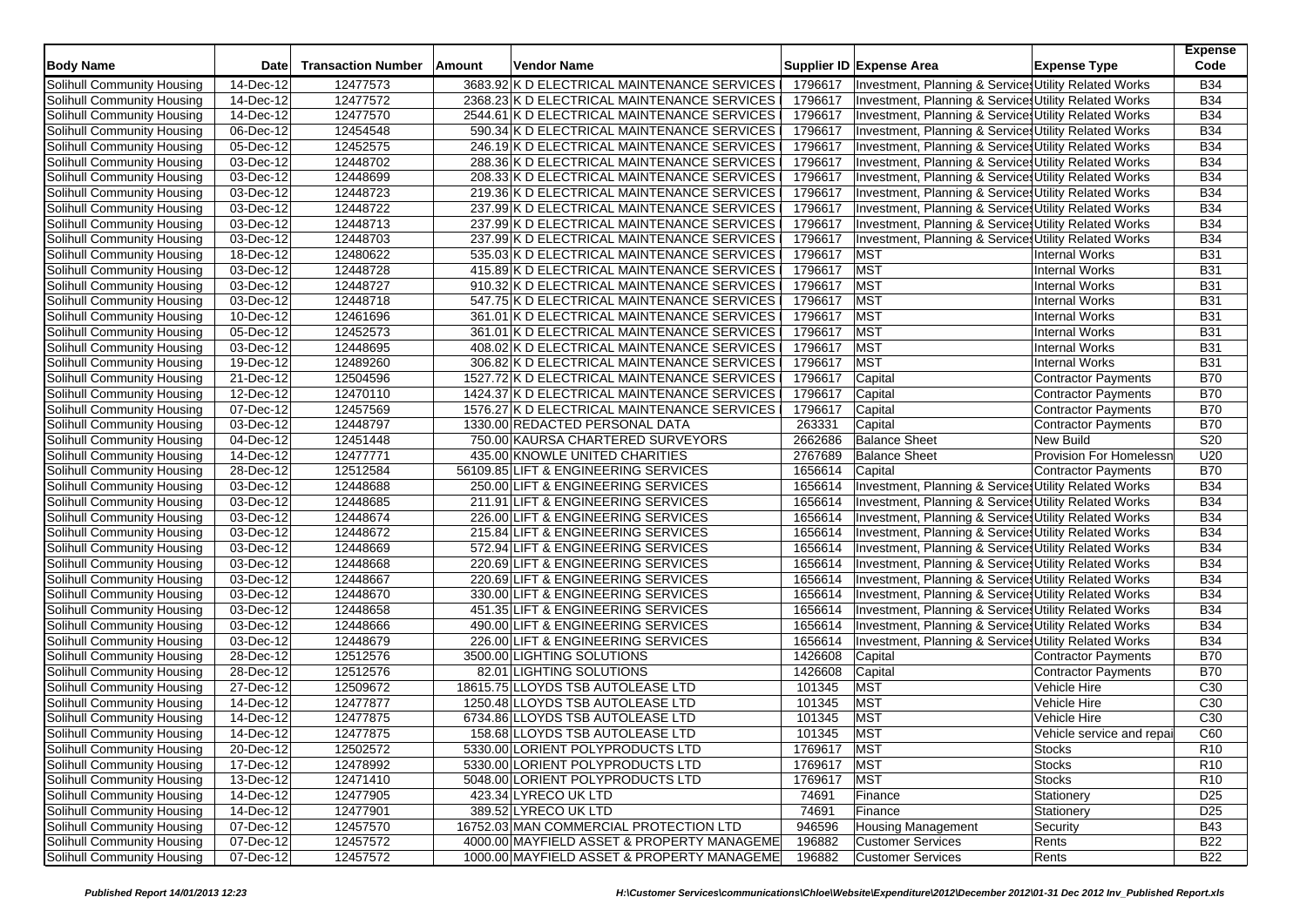| <b>Body Name</b>                  | <b>Date</b>              | <b>Transaction Number</b> | Amount | Vendor Name                                  |         | Supplier ID Expense Area      | <b>Expense Type</b>           | <b>Expense</b><br>Code |
|-----------------------------------|--------------------------|---------------------------|--------|----------------------------------------------|---------|-------------------------------|-------------------------------|------------------------|
| Solihull Community Housing        | 07-Dec-12                | 12457571                  |        | 4000.00 MAYFIELD ASSET & PROPERTY MANAGEME   | 196882  | <b>Customer Services</b>      | Rents                         | <b>B22</b>             |
| Solihull Community Housing        | 07-Dec-12                | 12457571                  |        | 1000.00 MAYFIELD ASSET & PROPERTY MANAGEME   | 196882  | <b>Customer Services</b>      | Rents                         | <b>B22</b>             |
| Solihull Community Housing        | 07-Dec-12                | 12457572                  |        | 1421.53 MAYFIELD ASSET & PROPERTY MANAGEME   | 196882  | <b>Customer Services</b>      | <b>General Building Costs</b> | <b>B30</b>             |
| Solihull Community Housing        | $\overline{07}$ -Dec-12  | 12457572                  |        | 355.38 MAYFIELD ASSET & PROPERTY MANAGEME    | 196882  | <b>Customer Services</b>      | <b>General Building Costs</b> | <b>B30</b>             |
| Solihull Community Housing        | $\overline{07}$ -Dec-12  | 12457571                  |        | 1421.53 MAYFIELD ASSET & PROPERTY MANAGEME   | 196882  | <b>Customer Services</b>      | <b>General Building Costs</b> | <b>B30</b>             |
| Solihull Community Housing        | 07-Dec-12                | 12457571                  |        | 355.38 MAYFIELD ASSET & PROPERTY MANAGEME    | 196882  | <b>Customer Services</b>      | <b>General Building Costs</b> | <b>B30</b>             |
| Solihull Community Housing        | $\overline{27}$ -Dec-12  | 12509675                  |        | 840.00 MICHAEL PAGE INTERNATIONAL RECRUITM   | 2546688 | <b>MST</b>                    | <b>Agency Staff</b>           | A60                    |
| Solihull Community Housing        | 27-Dec-12                | 12509674                  |        | 819.50 MICHAEL PAGE INTERNATIONAL RECRUITM   | 2546688 | <b>MST</b>                    | <b>Agency Staff</b>           | A60                    |
| Solihull Community Housing        | 07-Dec-12                | 12457573                  |        | 814.00 MICHAEL PAGE INTERNATIONAL RECRUITM   | 2546688 | <b>MST</b>                    | <b>Agency Staff</b>           | A60                    |
| Solihull Community Housing        | 07-Dec-12                | 12457593                  |        | 861.00 MICHAEL PAGE INTERNATIONAL RECRUITM   | 2546688 | <b>MST</b>                    | <b>Agency Staff</b>           | A60                    |
| Solihull Community Housing        | 04-Dec-12                | 12451453                  |        | 840.00 MICHAEL PAGE INTERNATIONAL RECRUITM   | 2546688 | <b>MST</b>                    | <b>Agency Staff</b>           | A60                    |
| Solihull Community Housing        | $\overline{04 - Dec-12}$ | 12451454                  |        | 814.00 MICHAEL PAGE INTERNATIONAL RECRUITM   | 2546688 | <b>MST</b>                    | <b>Agency Staff</b>           | A60                    |
| Solihull Community Housing        | 03-Dec-12                | 12448548                  |        | 2626.39 REDACTED PERSONAL DATA               | 2719686 | <b>Balance Sheet</b>          | Movement Incentive Sch        | U32                    |
| Solihull Community Housing        | 18-Dec-12                | 12485707                  |        | 32983.11 MITIE PROPERTY SERVICES MIDS LTD    | 6724    | Capital                       | Contractor Payments           | <b>B70</b>             |
| Solihull Community Housing        | 18-Dec-12                | 12485706                  |        | 14144.00 MITIE PROPERTY SERVICES MIDS LTD    | 6724    | Capital                       | Contractor Payments           | <b>B70</b>             |
| Solihull Community Housing        | $18$ -Dec-12             | 12481554                  |        | 31494.00 MOSSVALE MAINTENANCE & SEALING SERV | 48908   | Capital                       | Contractor Payments           | <b>B70</b>             |
| Solihull Community Housing        | 27-Dec-12                | 12509659                  |        | 15000.00 REDACTED PERSONAL DATA              | 2324693 | Capital                       | <b>Contractor Payments</b>    | <b>B70</b>             |
| Solihull Community Housing        | 17-Dec-12                | 12478918                  |        | 8098.00 REDACTED PERSONAL DATA               | 2777686 | Capital                       | <b>Contractor Payments</b>    | <b>B70</b>             |
| Solihull Community Housing        | 05-Dec-12                | 12454208                  |        | 7400.00 REDACTED PERSONAL DATA               | 2427695 | Capital                       | Contractor Payments           | <b>B70</b>             |
| Solihull Community Housing        | 05-Dec-12                | 12454202                  |        | 7425.00 REDACTED PERSONAL DATA               | 2427695 | Capital                       | Contractor Payments           | <b>B70</b>             |
| Solihull Community Housing        | 03-Dec-12                | 12448550                  |        | 1881.65 REDACTED PERSONAL DATA               | 233403  | <b>Balance Sheet</b>          | Movement Incentive Sch        | U32                    |
| Solihull Community Housing        | 10-Dec-12                | 12461583                  |        | 1920.26 REDACTED PERSONAL DATA               | 2690686 | <b>Balance Sheet</b>          | Movement Incentive Sche       | U32                    |
| Solihull Community Housing        | 27-Dec-12                | 12509652                  |        | 1955.30 REDACTED PERSONAL DATA               | 2809686 | Capital                       | Contractor Payments           | <b>B70</b>             |
| Solihull Community Housing        | $\overline{17}$ -Dec-12  | 12478919                  |        | 2482.50 REDACTED PERSONAL DATA               | 67312   | Capital                       | <b>Contractor Payments</b>    | <b>B70</b>             |
| Solihull Community Housing        | 27-Dec-12                | 12509657                  |        | 6094.46 REDACTED PERSONAL DATA               | 2783686 | Capital                       | Contractor Payments           | <b>B70</b>             |
| Solihull Community Housing        | 03-Dec-12                | 12448637                  |        | 563.42 MTD SCAFFOLDING LTD                   | 233945  | <b>MST</b>                    | <b>External Structures</b>    | <b>B33</b>             |
| Solihull Community Housing        | 18-Dec-12                | 12480621                  |        | 357.87 MTD SCAFFOLDING LTD                   | 233945  | <b>MST</b>                    | <b>External Structures</b>    | <b>B33</b>             |
| Solihull Community Housing        | 03-Dec-12                | 12448636                  |        | 357.87 MTD SCAFFOLDING LTD                   | 233945  | <b>MST</b>                    | <b>External Structures</b>    | <b>B33</b>             |
| Solihull Community Housing        | 03-Dec-12                | 12448635                  |        | 400.98 MTD SCAFFOLDING LTD                   | 233945  | <b>MST</b>                    | <b>External Structures</b>    | <b>B33</b>             |
| Solihull Community Housing        | 21-Dec-12                | 12504646                  |        | 379.19 N H LEISURE LTD                       | 2602692 | <b>Housing Management</b>     | <b>B&amp;B Accommodation</b>  | <b>B23</b>             |
| Solihull Community Housing        | 21-Dec-12                | 12504644                  |        | 379.19 N H LEISURE LTD                       | 2602692 | <b>Housing Management</b>     | <b>B&amp;B Accommodation</b>  | <b>B23</b>             |
| Solihull Community Housing        | 21-Dec-12                | 12504643                  |        | 379.19 N H LEISURE LTD                       | 2602692 | <b>Housing Management</b>     | <b>B&amp;B Accommodation</b>  | <b>B23</b>             |
| Solihull Community Housing        | 21-Dec-12                | 12504642                  |        | 379.19 N H LEISURE LTD                       | 2602692 | <b>Housing Management</b>     | <b>B&amp;B Accommodation</b>  | <b>B23</b>             |
| Solihull Community Housing        | 21-Dec-12                | 12504641                  |        | 320.81 N H LEISURE LTD                       | 2602692 | <b>Housing Management</b>     | <b>B&amp;B Accommodation</b>  | <b>B23</b>             |
| Solihull Community Housing        | 21-Dec-12                | 12504640                  |        | 320.81 N H LEISURE LTD                       | 2602692 | <b>Housing Management</b>     | <b>B&amp;B Accommodation</b>  | <b>B23</b>             |
| Solihull Community Housing        | 21-Dec-12                | 12504639                  |        | 320.81 N H LEISURE LTD                       | 2602692 | <b>Housing Management</b>     | <b>B&amp;B Accommodation</b>  | <b>B23</b>             |
| Solihull Community Housing        | 21-Dec-12                | 12504638                  |        | 266.64 N H LEISURE LTD                       | 2602692 | <b>Housing Management</b>     | <b>B&amp;B Accommodation</b>  | <b>B23</b>             |
| Solihull Community Housing        | 21-Dec-12                | 12504637                  |        | 233.31 N H LEISURE LTD                       | 2602692 | <b>Housing Management</b>     | <b>B&amp;B Accommodation</b>  | <b>B23</b>             |
| Solihull Community Housing        | 21-Dec-12                | 12504636                  |        | 233.31 N H LEISURE LTD                       | 2602692 | <b>Housing Management</b>     | <b>B&amp;B Accommodation</b>  | <b>B23</b>             |
| Solihull Community Housing        | 21-Dec-12                | 12504635                  |        | 233.31 N H LEISURE LTD                       | 2602692 | <b>Housing Management</b>     | <b>B&amp;B Accommodation</b>  | <b>B23</b>             |
| Solihull Community Housing        | 21-Dec-12                | 12504633                  |        | 233.31 N H LEISURE LTD                       | 2602692 | <b>Housing Management</b>     | <b>B&amp;B Accommodation</b>  | <b>B23</b>             |
| Solihull Community Housing        | 21-Dec-12                | 12504632                  |        | 233.31 N H LEISURE LTD                       | 2602692 | <b>Housing Management</b>     | <b>B&amp;B Accommodation</b>  | <b>B23</b>             |
| Solihull Community Housing        | 21-Dec-12                | 12504631                  |        | 233.31 N H LEISURE LTD                       | 2602692 | <b>Housing Management</b>     | <b>B&amp;B Accommodation</b>  | <b>B23</b>             |
| Solihull Community Housing        | 21-Dec-12                | 12504634                  |        | 233.31 N H LEISURE LTD                       | 2602692 | Housing Management            | <b>B&amp;B Accommodation</b>  | <b>B23</b>             |
| Solihull Community Housing        | $\overline{07 - Dec-12}$ | 12457641                  |        | 641.62 N H LEISURE LTD                       | 2602692 | <b>Housing Management</b>     | <b>B&amp;B</b> Accommodation  | <b>B23</b>             |
| Solihull Community Housing        | 07-Dec-12                | 12457640                  |        | 379.19 N H LEISURE LTD                       | 2602692 | <b>Housing Management</b>     | <b>B&amp;B Accommodation</b>  | <b>B23</b>             |
| Solihull Community Housing        | 07-Dec-12                | 12457639                  |        | 233.31 N H LEISURE LTD                       | 2602692 | <b>Housing Management</b>     | <b>B&amp;B Accommodation</b>  | <b>B23</b>             |
| Solihull Community Housing        | 05-Dec-12                | 12452702                  |        | 464.00 NATIONAL FEDERATION OF ALMOS          | 245529  | <b>Central Administration</b> | Conferences                   | D <sub>56</sub>        |
| Solihull Community Housing        | 20-Dec-12                | 12502574                  |        | 489.75 NATIONAL PLASTICS                     | 206818  | <b>MST</b>                    | <b>Stocks</b>                 | R <sub>10</sub>        |
| <b>Solihull Community Housing</b> | 13-Dec-12                | 12471414                  |        | 678.69 NATIONAL PLASTICS                     | 206818  | <b>MST</b>                    | <b>Stocks</b>                 | R <sub>10</sub>        |
| Solihull Community Housing        | 14-Dec-12                | 12477838                  |        | 500.00 NATIONWIDE CRASH REPAIR CENTRES LTD   | 259138  | <b>MST</b>                    | Vehicle service and repai     | C60                    |
|                                   |                          |                           |        |                                              |         |                               |                               |                        |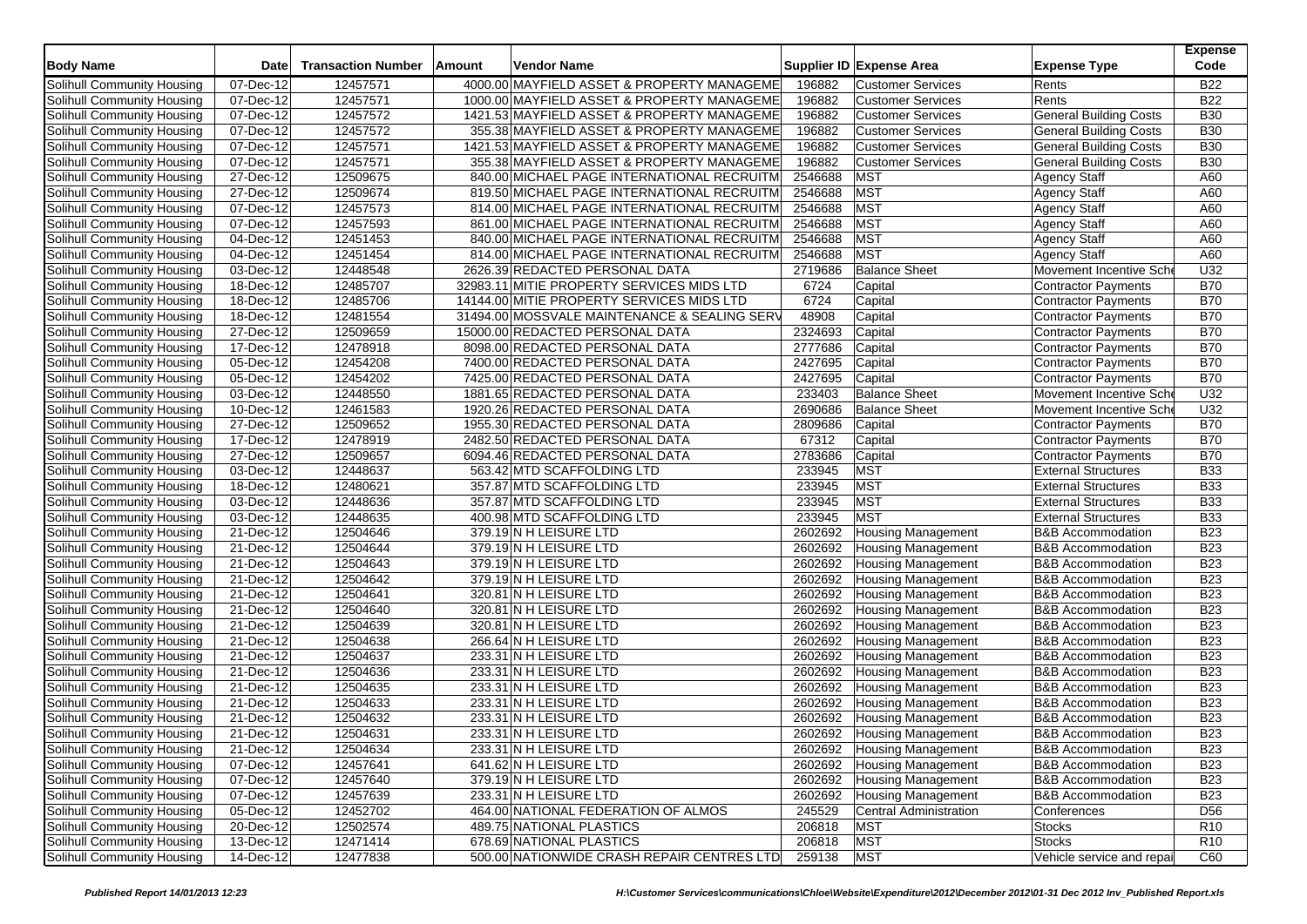| <b>Body Name</b>                                         | <b>Date</b>              | <b>Transaction Number</b> | Amount      | <b>Vendor Name</b>                          |         | Supplier ID Expense Area                               | <b>Expense Type</b>         | <b>Expense</b><br>Code |
|----------------------------------------------------------|--------------------------|---------------------------|-------------|---------------------------------------------|---------|--------------------------------------------------------|-----------------------------|------------------------|
| Solihull Community Housing                               | 04-Dec-12                | 12451034                  |             | 500.00 NATIONWIDE CRASH REPAIR CENTRES LTD  | 259138  | <b>MST</b>                                             | Vehicle service and repai   | C60                    |
| Solihull Community Housing                               | 05-Dec-12                | 12452580                  |             | 592.16 NATIONWIDE WINDOWS (UK) LTD          | 87360   | <b>MST</b>                                             | <b>Internal Works</b>       | <b>B31</b>             |
| Solihull Community Housing                               | 18-Dec-12                | 12481556                  |             | 324.80 NEOPOST LTD                          | 6967    | Finance                                                | Postages                    | D <sub>21</sub>        |
| Solihull Community Housing                               | $\overline{20}$ -Dec-12  | 12501551                  |             | 4000.00 NEOPOST LTD CREDIFON RCB ACCOUNT    | 90254   | Finance                                                | Postages                    | D <sub>21</sub>        |
| Solihull Community Housing                               | 17-Dec-12                | 12479030                  |             | 2575.00 NICHOLLS & CLARKE BUILDING PRODUCTS | 176278  | <b>MST</b>                                             | <b>Stocks</b>               | R <sub>10</sub>        |
| Solihull Community Housing                               | $18 - Dec-12$            | 12485711                  |             | 543.16 NIYAA PEOPLE                         | 1651616 | <b>Housing Management</b>                              | <b>Agency Staff</b>         | A60                    |
| Solihull Community Housing                               | 18-Dec-12                | 12485710                  |             | 1800.00 NIYAA PEOPLE                        | 1651616 | <b>Housing Management</b>                              | <b>Agency Staff</b>         | A60                    |
| Solihull Community Housing                               | 18-Dec-12                | 12485708                  |             | 806.86 NIYAA PEOPLE                         | 1651616 | <b>Housing Management</b>                              | <b>Agency Staff</b>         | A60                    |
| Solihull Community Housing                               | 18-Dec-12                | 12485709                  |             | 704.16 NIYAA PEOPLE                         | 1651616 | <b>Housing Management</b>                              | Agency Staff                | A60                    |
| Solihull Community Housing                               | 21-Dec-12                | 12504599                  |             | 914.50 NIYAA PEOPLE                         | 1651616 | Investment, Planning & Services Agency Staff           |                             | A60                    |
| Solihull Community Housing                               | 21-Dec-12                | 12504598                  |             | 1085.00 NIYAA PEOPLE                        | 1651616 | Investment, Planning & Services Agency Staff           |                             | A60                    |
| Solihull Community Housing                               | 04-Dec-12                | 12451457                  |             | 228.00 OFFICEXPRESS EUROPE LTD              | 162258  | Finance                                                | <b>ICT Consumables</b>      | D33                    |
| Solihull Community Housing                               | 21-Dec-12                | 12503578                  |             | 386.80 OPENVIEW SECURITY SOLUTIONS LTD      | 2385686 | Investment, Planning & Services Utility Related Works  |                             | <b>B34</b>             |
| Solihull Community Housing                               | 21-Dec-12                | 12503576                  |             | 383.20 OPENVIEW SECURITY SOLUTIONS LTD      | 2385686 | Investment, Planning & Services Utility Related Works  |                             | <b>B34</b>             |
| Solihull Community Housing                               | 21-Dec-12                | 12503575                  |             | 307.44 OPENVIEW SECURITY SOLUTIONS LTD      | 2385686 | Investment, Planning & Services Utility Related Works  |                             | <b>B34</b>             |
| Solihull Community Housing                               | 21-Dec-12                | 12503574                  |             | 1599.02 OPENVIEW SECURITY SOLUTIONS LTD     | 2385686 | Investment, Planning & Services Utility Related Works  |                             | <b>B34</b>             |
| Solihull Community Housing                               | 03-Dec-12                | 12448767                  |             | 877.93 OPENVIEW SECURITY SOLUTIONS LTD      | 2385686 | Investment, Planning & Services Utility Related Works  |                             | <b>B34</b>             |
| Solihull Community Housing                               | 03-Dec-12                | 12448758                  |             | 307.44 OPENVIEW SECURITY SOLUTIONS LTD      | 2385686 | Investment, Planning & Services Utility Related Works  |                             | <b>B34</b>             |
|                                                          | 03-Dec-12                | 12448736                  |             | 408.00 OPENVIEW SECURITY SOLUTIONS LTD      | 2385686 | Investment, Planning & Services Utility Related Works  |                             | <b>B34</b>             |
| Solihull Community Housing<br>Solihull Community Housing | 10-Dec-12                | 12461704                  |             | 1791.27 OPENVIEW SECURITY SOLUTIONS LTD     | 2385686 |                                                        | ICT - General               | D30                    |
|                                                          | 20-Dec-12                |                           |             |                                             | 126881  | Capital<br><b>Balance Sheet</b>                        |                             | U34                    |
| Solihull Community Housing                               |                          | 12499843                  |             | 5000.00 ORBIT HOUSING GROUP LTD             |         | <b>MST</b>                                             | Mortgage Repossession       |                        |
| Solihull Community Housing                               | 20-Dec-12                | 12502575                  |             | 7966.00 PACE PETROLEUM LTD                  | 112230  |                                                        | <b>Stocks</b>               | R <sub>10</sub>        |
| Solihull Community Housing                               | 07-Dec-12                | 12457643                  |             | 2136.00 PENNINGTON CHOICE LTD               | 227134  | Investment, Planning & Services Other Fees and Charges |                             | D <sub>59</sub>        |
| Solihull Community Housing                               | 20-Dec-12                | 12499971                  |             | 367.86 PHS GROUP PLC                        | 82208   | Finance                                                | <b>Other Premises Costs</b> | <b>B90</b>             |
| Solihull Community Housing                               | 04-Dec-12                | 12451459                  |             | 361.28 PHS GROUP PLC                        | 82208   | Finance                                                | Other Premises Costs        | <b>B90</b>             |
| Solihull Community Housing                               | 12-Dec-12                | 12470335                  |             | 9316.30 PINNACLE HOUSING LTD                | 280244  | <b>MST</b>                                             | Voids                       | <b>B38</b>             |
| Solihull Community Housing                               | 12-Dec-12                | 12470335                  |             | 1704.72 PINNACLE HOUSING LTD                | 280244  | <b>MST</b>                                             | Voids                       | <b>B38</b>             |
| Solihull Community Housing                               | $\overline{14}$ -Dec-12  | 12477942                  |             | 9581.19 PINNACLE HOUSING LTD                | 280244  | <b>Balance Sheet</b>                                   | Creditors                   | S08                    |
| Solihull Community Housing                               | 14-Dec-12                | 12477941                  |             | 53818.52 PINNACLE HOUSING LTD               | 280244  | <b>Balance Sheet</b>                                   | Creditors                   | S <sub>08</sub>        |
| Solihull Community Housing                               | $18 - Dec-12$            | 12485712                  |             | 2950.35 PINNACLE HOUSING LTD                | 280244  | Finance                                                | Cleaning                    | <b>B50</b>             |
| Solihull Community Housing                               | 07-Dec-12                | 12457646                  |             | 2229.24 QUALITY GAS AUDIT SERVICES LTD      | 118053  | Investment, Planning & Services Utility Related Works  |                             | <b>B34</b>             |
| Solihull Community Housing                               | 03-Dec-12                | 12448793                  |             | 875.00 R J EVANS KNOWLES & PARTNERS         | 7412    | Capital                                                | Contractor Payments         | <b>B70</b>             |
| Solihull Community Housing                               | $10 - Dec-12$            | 12461708                  |             | 742.00 R J EVANS KNOWLES & PARTNERS         | 7412    | <b>MST</b>                                             | <b>Internal Works</b>       | <b>B31</b>             |
| Solihull Community Housing                               | 12-Dec-12                | 12470334                  |             | 7802.35 R S MILLER ROOFING(WOLVERHAMPTON) L | 75827   | Capital                                                | <b>Contractor Payments</b>  | <b>B70</b>             |
| Solihull Community Housing                               | 12-Dec-12                | 12470337                  |             | 299.21 RAPIDE COMMUNICATION LIMITED         | 219590  | <b>MST</b>                                             | <b>Telephones</b>           | D40                    |
| Solihull Community Housing                               | 21-Dec-12                | 12504600                  | 905.20 REED |                                             | 260459  | Investment, Planning & Services Agency Staff           |                             | A60                    |
| Solihull Community Housing                               | 14-Dec-12                | 12477945                  | 905.20 REED |                                             | 260459  | Investment, Planning & Services Agency Staff           |                             | A60                    |
| Solihull Community Housing                               | 14-Dec-12                | 12477947                  | 905.20 REED |                                             | 260459  | Investment, Planning & Services Agency Staff           |                             | A60                    |
| Solihull Community Housing                               | 18-Dec-12                | 12481547                  |             | 7803.00 RESOURCE PRINT SOLUTIONS            | 1030596 | <b>Customer Services</b>                               | Printing                    | D80                    |
| Solihull Community Housing                               | 04-Dec-12                | 12451460                  |             | 7164.00 RESOURCE PRINT SOLUTIONS            | 1030596 | Central Administration                                 | <b>Tenant Elections</b>     | D64                    |
| Solihull Community Housing                               | 14-Dec-12                | 12477952                  |             | 592.00 RESOURCING GROUP                     | 131156  | <b>MST</b>                                             | <b>Agency Staff</b>         | A60                    |
| Solihull Community Housing                               | 14-Dec-12                | 12477950                  |             | 592.00 RESOURCING GROUP                     | 131156  | <b>MST</b>                                             | <b>Agency Staff</b>         | A60                    |
| Solihull Community Housing                               | 28-Dec-12                | 12512585                  |             | 941.05 RESOURCING GROUP                     | 131156  | Investment, Planning & Service: Agency Staff           |                             | A60                    |
| Solihull Community Housing                               | 14-Dec-12                | 12477955                  |             | 943.15 RESOURCING GROUP                     | 131156  | Investment, Planning & Service: Agency Staff           |                             | A60                    |
| Solihull Community Housing                               | 05-Dec-12                | 12452703                  |             | 908.50 RESOURCING GROUP                     | 131156  | Investment, Planning & Service: Agency Staff           |                             | A60                    |
| Solihull Community Housing                               | 07-Dec-12                | 12457647                  |             | 333.49 RICOH UK LTD                         | 54723   | Finance                                                | <b>ICT Consumables</b>      | D33                    |
| Solihull Community Housing                               | 14-Dec-12                | 12477960                  |             | 1124.04 ROYAL MAIL                          | 7602    | Finance                                                | Postages                    | D <sub>21</sub>        |
| Solihull Community Housing                               | 07-Dec-12                | 12457649                  |             | 1469.88 SCCI ALPHATRACK LTD                 | 2490687 | Investment, Planning & Services Utility Related Works  |                             | <b>B34</b>             |
| Solihull Community Housing                               | $\overline{07 - Dec-12}$ | 12457648                  |             | 1469.88 SCCI ALPHATRACK LTD                 | 2490687 | Investment, Planning & Services Utility Related Works  |                             | <b>B34</b>             |
| <b>Solihull Community Housing</b>                        | 05-Dec-12                | 12452655                  |             | 1379.89 SEVERN TRENT WATER LTD              | 7745    | Finance                                                | Water                       | <b>B12</b>             |
| Solihull Community Housing                               | 04-Dec-12                | 12451238                  |             | 292.86 SEVERN TRENT WATER LTD               | 7745    | <b>Customer Services</b>                               | Water                       | <b>B12</b>             |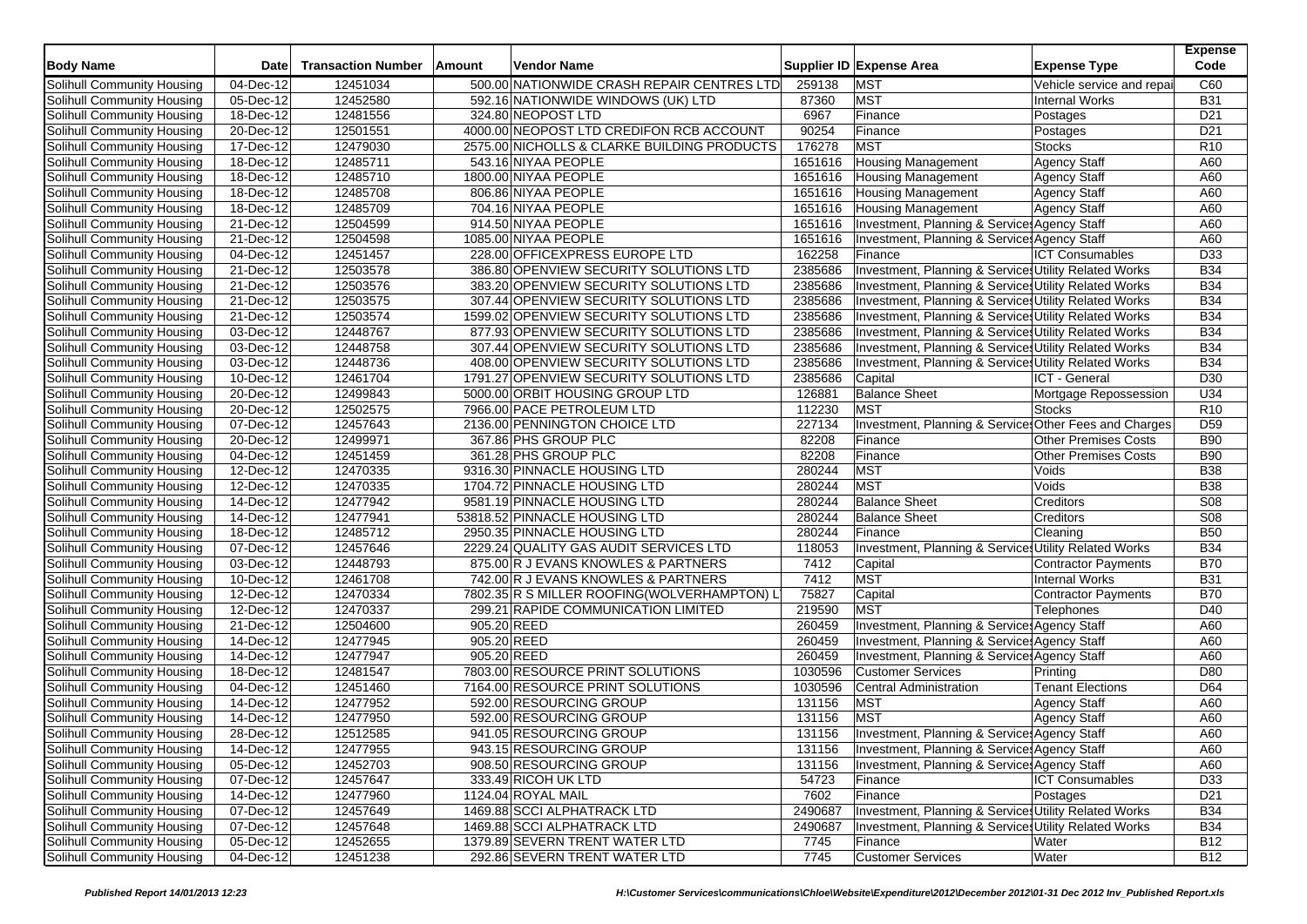| <b>Body Name</b>                  | <b>Date</b>             | <b>Transaction Number</b> | Amount | <b>Vendor Name</b>                          |         | Supplier ID Expense Area                              | <b>Expense Type</b>          | <b>Expense</b><br>Code |
|-----------------------------------|-------------------------|---------------------------|--------|---------------------------------------------|---------|-------------------------------------------------------|------------------------------|------------------------|
| Solihull Community Housing        | 05-Dec-12               | 12452652                  |        | 321.75 SEVERN TRENT WATER LTD               | 7745    | Finance                                               | Water                        | <b>B12</b>             |
| Solihull Community Housing        | 18-Dec-12               | 12485713                  |        | 1125.25 SHIFNAL ENVIRONMENTAL SAFETY LTD    | 1050596 | MST                                                   | Internal Works               | <b>B31</b>             |
| Solihull Community Housing        | 14-Dec-12               | 12477970                  |        | 1583.50 SHIFNAL ENVIRONMENTAL SAFETY LTD    | 1050596 | MST                                                   | <b>Internal Works</b>        | <b>B31</b>             |
| Solihull Community Housing        | 28-Dec-12               | 12512550                  |        | 355.14 SIMON JERSEY LTD                     | 7829    | <b>Customer Services</b>                              | Clothing                     | D <sub>15</sub>        |
| Solihull Community Housing        | 28-Dec-12               | 12512555                  |        | 252.36 SIMON JERSEY LTD                     | 7829    | <b>Customer Services</b>                              | Clothing                     | D <sub>15</sub>        |
| Solihull Community Housing        | 28-Dec-12               | 12512559                  |        | 262.08 SIMON JERSEY LTD                     | 7829    | <b>Customer Services</b>                              | Clothing                     | D <sub>15</sub>        |
| Solihull Community Housing        | 12-Dec-12               | 12470339                  |        | 2885.63 SITEXORBIS                          | 234075  | <b>Customer Services</b>                              | Other Fees and Charges       | D <sub>59</sub>        |
| Solihull Community Housing        | 20-Dec-12               | 12499974                  |        | 255.00 SMITHY'S HOTEL                       | 226791  | <b>Housing Management</b>                             | <b>B&amp;B Accommodation</b> | <b>B23</b>             |
| Solihull Community Housing        | 03-Dec-12               | 12449014                  |        | 250.00 REDACTED PERSONAL DATA               | 102685  | <b>Housing Management</b>                             | <b>Tenant Expenses</b>       | D61                    |
| Solihull Community Housing        | 03-Dec-12               | 12449014                  |        | 250.00 REDACTED PERSONAL DATA               | 102685  | <b>Housing Management</b>                             | <b>Tenant Expenses</b>       | D61                    |
| Solihull Community Housing        | 03-Dec-12               | 12449014                  |        | 250.00 REDACTED PERSONAL DATA               | 102685  | <b>Housing Management</b>                             | <b>Tenant Expenses</b>       | D61                    |
| Solihull Community Housing        | 03-Dec-12               | 12449014                  |        | 250.00 REDACTED PERSONAL DATA               | 102685  | <b>Housing Management</b>                             | <b>Tenant Expenses</b>       | D61                    |
| Solihull Community Housing        | 03-Dec-12               | 12448549                  |        | 373.61 SOLIHULL MBC                         | 80026   | <b>Balance Sheet</b>                                  | Movement Incentive Sch       | U32                    |
| Solihull Community Housing        | 03-Dec-12               | 12448547                  |        | 1593.51 SOLIHULL MBC                        | 80026   | <b>Balance Sheet</b>                                  | Movement Incentive Sch       | U32                    |
| Solihull Community Housing        | 14-Dec-12               | 12477772                  |        | 288.90 SOLIHULL MBC                         | 69188   | <b>Housing Management</b>                             | Council Tax                  | <b>B21</b>             |
| Solihull Community Housing        | $\overline{14}$ -Dec-12 | 12477972                  |        | 15337.93 SOLIHULL MBC                       | 9466    | <b>Balance Sheet</b>                                  | Creditor: Solihull MBC       | S <sub>09</sub>        |
| Solihull Community Housing        | 14-Dec-12               | 12477972                  |        | 78961.85 SOLIHULL MBC                       | 9466    | <b>Balance Sheet</b>                                  | Creditor: Solihull MBC       | <b>S09</b>             |
| Solihull Community Housing        | 14-Dec-12               | 12477844                  |        | 180.00 SOLIHULL MBC                         | 9466    | <b>Balance Sheet</b>                                  | Creditor: Solihull MBC       | S09                    |
| Solihull Community Housing        | 14-Dec-12               | 12477844                  |        | 37321.92 SOLIHULL MBC                       | 9466    | <b>Balance Sheet</b>                                  | Creditor: Solihull MBC       | S <sub>09</sub>        |
| Solihull Community Housing        | 27-Dec-12               | 12509660                  |        | 1022.77 SOLIHULL MBC                        | 9466    | Capital                                               | <b>Contractor Payments</b>   | <b>B70</b>             |
| Solihull Community Housing        | 04-Dec-12               | 12451452                  |        | 1600.00 SOLIHULL MBC                        | 9466    | <b>Central Administration</b>                         | <b>Tenant Elections</b>      | D64                    |
| <b>Solihull Community Housing</b> | 20-Dec-12               | 12499788                  |        | 27128.94 SOUTHERN ELECTRIC PLC              | 76903   | <b>Balance Sheet</b>                                  | Creditors                    | S <sub>08</sub>        |
| Solihull Community Housing        | 20-Dec-12               | 12498621                  |        | 8811.56 SOUTHERN ELECTRIC PLC               | 76903   | <b>Balance Sheet</b>                                  | Creditors                    | <b>S08</b>             |
| Solihull Community Housing        | 14-Dec-12               | 12477839                  |        | 340.00 SPECSAVERS CORPORATE EYECARE         | 1392609 | <b>Customer Services</b>                              | Other Communication Co       | D49                    |
| Solihull Community Housing        | 04-Dec-12               | 12451466                  |        | 22413.75 STARDOM LTD                        | 2001615 | #REF!                                                 | <b>Contractor Payments</b>   | <b>B70</b>             |
| Solihull Community Housing        | 17-Dec-12               | 12479038                  |        | 242.10 STECHFORD GLASS                      | 8042    | <b>MST</b>                                            | <b>Stocks</b>                | R <sub>10</sub>        |
| Solihull Community Housing        | 11-Dec-12               | 12464723                  |        | 16250.00 STEVEN J BAKER CLIENTS A/C         | 165418  | Investment, Planning & Services Rents                 |                              | <b>B22</b>             |
| Solihull Community Housing        | 03-Dec-12               | 12448795                  |        | 3679.86 SUPERIOR PLUMBING INSTALLATION LTD  | 8091    | Capital                                               | <b>Contractor Payments</b>   | <b>B70</b>             |
| Solihull Community Housing        | 27-Dec-12               | 12509687                  |        | 250.00 SUPERIOR PLUMBING INSTALLATION LTD   | 8091    | <b>MST</b>                                            | Voids                        | <b>B38</b>             |
| Solihull Community Housing        | 18-Dec-12               | 12481577                  |        | 274.90 SUPERIOR PLUMBING INSTALLATION LTD   | 8091    | <b>MST</b>                                            | Voids                        | <b>B38</b>             |
| Solihull Community Housing        | 18-Dec-12               | 12481568                  |        | 192.43 SUPERIOR PLUMBING INSTALLATION LTD   | 8091    | <b>MST</b>                                            | Voids                        | <b>B</b> 38            |
| Solihull Community Housing        | 14-Dec-12               | 12477580                  |        | 219.92 SUPERIOR PLUMBING INSTALLATION LTD   | 8091    | <b>MST</b>                                            | Voids                        | <b>B38</b>             |
| Solihull Community Housing        | 14-Dec-12               | 12477578                  |        | 312.50 SUPERIOR PLUMBING INSTALLATION LTD   | 8091    | <b>MST</b>                                            | Voids                        | <b>B38</b>             |
| Solihull Community Housing        | 14-Dec-12               | 12477577                  |        | 192.43 SUPERIOR PLUMBING INSTALLATION LTD   | 8091    | <b>MST</b>                                            | Voids                        | <b>B38</b>             |
| Solihull Community Housing        | 27-Dec-12               | 12509687                  |        | 125.00 SUPERIOR PLUMBING INSTALLATION LTD   | 8091    | <b>MST</b>                                            | Voids                        | <b>B38</b>             |
| Solihull Community Housing        | 18-Dec-12               | 12481577                  |        | 54.98 SUPERIOR PLUMBING INSTALLATION LTD    | 8091    | <b>MST</b>                                            | Voids                        | <b>B</b> 38            |
| Solihull Community Housing        | 18-Dec-12               | 12481568                  |        | 82.47 SUPERIOR PLUMBING INSTALLATION LTD    | 8091    | <b>MST</b>                                            | Voids                        | <b>B38</b>             |
| Solihull Community Housing        | 14-Dec-12               | 12477580                  |        | 27.49 SUPERIOR PLUMBING INSTALLATION LTD    | 8091    | <b>MST</b>                                            | Voids                        | <b>B38</b>             |
| Solihull Community Housing        | 14-Dec-12               | 12477578                  |        | 31.25 SUPERIOR PLUMBING INSTALLATION LTD    | 8091    | <b>MST</b>                                            | Voids                        | <b>B38</b>             |
| Solihull Community Housing        | 14-Dec-12               | 12477577                  |        | 27.49 SUPERIOR PLUMBING INSTALLATION LTD    | 8091    | <b>MST</b>                                            | Voids                        | <b>B38</b>             |
| Solihull Community Housing        | 04-Dec-12               | 12451465                  |        | 1101.75 SUPERIOR PLUMBING INSTALLATION LTD  | 8091    | Capital                                               | Contractor Payments          | <b>B70</b>             |
| Solihull Community Housing        | 27-Dec-12               | 12509681                  |        | 684.67 SUPERIOR PLUMBING INSTALLATION LTD   | 8091    | Investment, Planning & Services Utility Related Works |                              | <b>B34</b>             |
| Solihull Community Housing        | 12-Dec-12               | 12470345                  |        | 684.67 SUPERIOR PLUMBING INSTALLATION LTD   | 8091    | Investment, Planning & Services Utility Related Works |                              | <b>B34</b>             |
| Solihull Community Housing        | 14-Dec-12               | 12477579                  |        | 45686.26 SUPERIOR PLUMBING INSTALLATION LTD | 8091    | Investment, Planning & Services Utility Related Works |                              | <b>B34</b>             |
| Solihull Community Housing        | 27-Dec-12               | 12509678                  |        | 4805.22 SUPERIOR PLUMBING INSTALLATION LTD  | 8091    | Investment, Planning & Services Utility Related Works |                              | <b>B34</b>             |
| Solihull Community Housing        | 18-Dec-12               | 12485716                  |        | 5593.98 SUPERIOR PLUMBING INSTALLATION LTD  | 8091    | Investment, Planning & Services Utility Related Works |                              | <b>B34</b>             |
| Solihull Community Housing        | 18-Dec-12               | 12481578                  |        | 4695.18 SUPERIOR PLUMBING INSTALLATION LTD  | 8091    | Investment, Planning & Services Utility Related Works |                              | <b>B34</b>             |
| Solihull Community Housing        | 12-Dec-12               | 12470344                  |        | 3561.84 SUPERIOR PLUMBING INSTALLATION LTD  | 8091    | Investment, Planning & Services Utility Related Works |                              | <b>B34</b>             |
| Solihull Community Housing        | 12-Dec-12               | 12470343                  |        | 1788.15 SUPERIOR PLUMBING INSTALLATION LTD  | 8091    | Investment, Planning & Services Utility Related Works |                              | <b>B34</b>             |
| <b>Solihull Community Housing</b> | 18-Dec-12               | 12485715                  |        | 2714.89 SUPERIOR PLUMBING INSTALLATION LTD  | 8091    | Capital                                               | Contractor Payments          | <b>B70</b>             |
| Solihull Community Housing        | 17-Dec-12               | 12479057                  |        | 1829.02 SUPRA UK LTD                        | 73055   | <b>MST</b>                                            | <b>Stocks</b>                | R <sub>10</sub>        |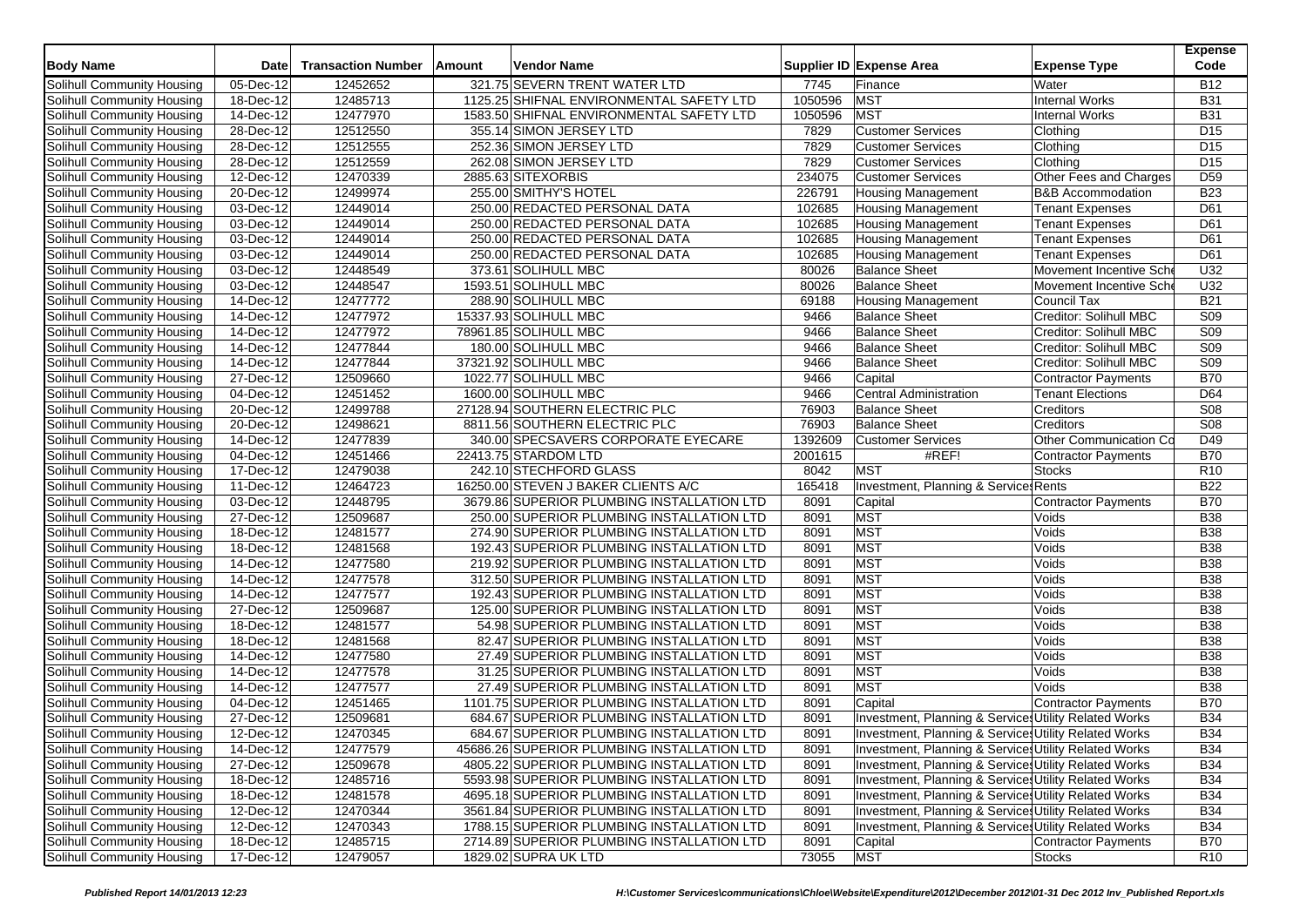| <b>Body Name</b>                  | <b>Date</b>   | <b>Transaction Number</b> | Amount | <b>Vendor Name</b>                       |                 | Supplier ID Expense Area                               | <b>Expense Type</b>           | <b>Expense</b><br>Code |
|-----------------------------------|---------------|---------------------------|--------|------------------------------------------|-----------------|--------------------------------------------------------|-------------------------------|------------------------|
| Solihull Community Housing        | 27-Dec-12     | 12509736                  |        | 497.76 SYMPHONY                          | 199561          | <b>MST</b>                                             | <b>Stocks</b>                 | R <sub>10</sub>        |
| Solihull Community Housing        | 27-Dec-12     | 12509737                  |        | 4865.77 SYMPHONY                         | 199561          | MST                                                    | <b>Stocks</b>                 | R <sub>10</sub>        |
| Solihull Community Housing        | 27-Dec-12     | 12509735                  |        | 561.04 SYMPHONY                          | 199561          | <b>MST</b>                                             | <b>Stocks</b>                 | R <sub>10</sub>        |
| Solihull Community Housing        | 27-Dec-12     | 12509734                  |        | 459.67 SYMPHONY                          | 199561          | <b>MST</b>                                             | <b>Stocks</b>                 | R <sub>10</sub>        |
| Solihull Community Housing        | 20-Dec-12     | 12502585                  |        | 497.94 SYMPHONY                          | 199561          | <b>MST</b>                                             | <b>Stocks</b>                 | R <sub>10</sub>        |
| Solihull Community Housing        | 20-Dec-12     | 12502584                  |        | 457.83 SYMPHONY                          | 199561          | <b>MST</b>                                             | <b>Stocks</b>                 | R <sub>10</sub>        |
| Solihull Community Housing        | 20-Dec-12     | 12502583                  |        | 487.96 SYMPHONY                          | 199561          | <b>MST</b>                                             | <b>Stocks</b>                 | R <sub>10</sub>        |
| Solihull Community Housing        | 13-Dec-12     | 12471419                  |        | 506.51 SYMPHONY                          | 199561          | <b>MST</b>                                             | <b>Stocks</b>                 | R <sub>10</sub>        |
| Solihull Community Housing        | 13-Dec-12     | 12471418                  |        | 612.24 SYMPHONY                          | 199561          | <b>MST</b>                                             | <b>Stocks</b>                 | R <sub>10</sub>        |
| Solihull Community Housing        | 13-Dec-12     | 12471430                  |        | 479.21 SYMPHONY                          | 199561          | <b>MST</b>                                             | <b>Stocks</b>                 | R <sub>10</sub>        |
| Solihull Community Housing        | 13-Dec-12     | 12471429                  |        | 670.57 SYMPHONY                          | 199561          | <b>MST</b>                                             | <b>Stocks</b>                 | R <sub>10</sub>        |
| Solihull Community Housing        | 13-Dec-12     | 12471433                  |        | 603.33 SYMPHONY                          | 199561          | <b>MST</b>                                             | <b>Stocks</b>                 | R <sub>10</sub>        |
| Solihull Community Housing        | 03-Dec-12     | 12449830                  |        | 674.94 SYMPHONY                          | 199561          | MST                                                    | <b>Stocks</b>                 | R <sub>10</sub>        |
| Solihull Community Housing        | 03-Dec-12     | 12449828                  |        | 519.41 SYMPHONY                          | 199561          | <b>MST</b>                                             | <b>Stocks</b>                 | R <sub>10</sub>        |
| Solihull Community Housing        | 20-Dec-12     | 12501547                  |        | 231.50 T C CARS                          | 8132            | <b>Customer Services</b>                               | <b>Other Transport Costs</b>  | C91                    |
| Solihull Community Housing        | 20-Dec-12     | 12502563                  |        | 763.70 THE BECK CO LTD                   | 8207            | <b>MST</b>                                             | <b>Stocks</b>                 | R <sub>10</sub>        |
| Solihull Community Housing        | 17-Dec-12     | 12478944                  |        | 467.69 THE BECK CO LTD                   | 8207            | <b>MST</b>                                             | <b>Stocks</b>                 | R <sub>10</sub>        |
| Solihull Community Housing        | 17-Dec-12     | 12478948                  |        | 940.34 THE BECK CO LTD                   | 8207            | <b>MST</b>                                             | <b>Stocks</b>                 | R <sub>10</sub>        |
| Solihull Community Housing        | 17-Dec-12     | 12478947                  |        | 472.89 THE BECK CO LTD                   | 8207            | <b>MST</b>                                             | <b>Stocks</b>                 | R <sub>10</sub>        |
| Solihull Community Housing        | 11-Dec-12     | 12469585                  |        | 663.05 THE BECK CO LTD                   | 8207            | <b>MST</b>                                             | <b>Stocks</b>                 | R <sub>10</sub>        |
| Solihull Community Housing        | 11-Dec-12     | 12469550                  |        | 629.83 THE BECK CO LTD                   | 8207            | <b>MST</b>                                             | <b>Stocks</b>                 | R <sub>10</sub>        |
| Solihull Community Housing        | 03-Dec-12     | 12448998                  |        | 621.22 THE BECK CO LTD                   | 8207            | <b>MST</b>                                             | <b>Stocks</b>                 | R <sub>10</sub>        |
| Solihull Community Housing        | 03-Dec-12     | 12448996                  |        | 1395.83 THE BECK CO LTD                  | 8207            | <b>MST</b>                                             | Stocks                        | R10                    |
| Solihull Community Housing        | 03-Dec-12     | 12448997                  |        | 696.00 THE BECK CO LTD                   | 8207            | <b>MST</b>                                             | <b>Stocks</b>                 | R <sub>10</sub>        |
| Solihull Community Housing        | 10-Dec-12     | 12461595                  |        | 375.00 THE COMMUNITY LAW PARTNERSHIP     | 2774686         | <b>MST</b>                                             | <b>Complaints Compensatio</b> | D97                    |
| Solihull Community Housing        | 14-Dec-12     | 12477866                  |        | 527.10 THE DANWOOD GROUP LTD             | 251165          | Finance                                                | <b>ICT Consumables</b>        | D <sub>33</sub>        |
| Solihull Community Housing        | $27 - Dec-12$ | 12509669                  |        | 1200.00 THE INTELLIGENT BUSINESS COMPANY | 1845722         | Capital                                                | ICT - General                 | D30                    |
| Solihull Community Housing        | 05-Dec-12     | 12452704                  |        | 6616.25 THE KNIGHT PARTNERSHIP           | 213344          | Investment, Planning & Services Agency Staff           |                               | A60                    |
| Solihull Community Housing        | 14-Dec-12     | 12477977                  |        | 576.25 TIMEPLAN LTD                      | 11385           | <b>MST</b>                                             | <b>Other Premises Costs</b>   | <b>B90</b>             |
| Solihull Community Housing        | 12-Dec-12     | 12470346                  |        | 28.50 TOTAL BACK CARE CENTRE             | 102397          | <b>Customer Services</b>                               | Furniture                     | D11                    |
| Solihull Community Housing        | 12-Dec-12     | 12470346                  |        | 61.63 TOTAL BACK CARE CENTRE             | 102397          | <b>Customer Services</b>                               | Furniture                     | D11                    |
| Solihull Community Housing        | 12-Dec-12     | 12470346                  |        | 117.50 TOTAL BACK CARE CENTRE            | 102397          | <b>Customer Services</b>                               | Furniture                     | D11                    |
| Solihull Community Housing        | $12$ -Dec-12  | 12470346                  |        | 40.00 TOTAL BACK CARE CENTRE             | 102397          | <b>Customer Services</b>                               | Furniture                     | D11                    |
| Solihull Community Housing        | 12-Dec-12     | 12470346                  |        | 625.00 TOTAL BACK CARE CENTRE            | 102397          | <b>Customer Services</b>                               | Furniture                     | D11                    |
| Solihull Community Housing        | 20-Dec-12     | 12498612                  |        | 4246.74 TOTAL GAS & POWER LTD            | 687955          | <b>Balance Sheet</b>                                   | Creditors                     | S08                    |
| Solihull Community Housing        | 20-Dec-12     | 12498611                  |        | 2031.33 TOTAL GAS & POWER LTD            | 687955          | <b>Balance Sheet</b>                                   | Creditors                     | S <sub>08</sub>        |
| Solihull Community Housing        | 12-Dec-12     | 12470348                  |        | 250.00 TRAVIS BAKER LTD                  | 274879          | Investment, Planning & Services Other Fees and Charges |                               | D <sub>59</sub>        |
| Solihull Community Housing        | 12-Dec-12     | 12470347                  |        | 250.00 TRAVIS BAKER LTD                  | 274879          | Investment, Planning & Services Other Fees and Charges |                               | D <sub>59</sub>        |
| Solihull Community Housing        | 14-Dec-12     | 12477842                  |        | 367.69 TRENT ARCHITECTURE & DESIGN       | 2222696         | Capital                                                | Contractor Payments           | <b>B70</b>             |
| Solihull Community Housing        | $14 - Dec-12$ | 12477840                  |        | 285.00 TRENT ARCHITECTURE & DESIGN       | 2222696         | Capital                                                | <b>Contractor Payments</b>    | <b>B70</b>             |
| Solihull Community Housing        | 07-Dec-12     | 12457551                  |        | 720.00 TRENT ARCHITECTURE & DESIGN       | 2222696         | Capital                                                | <b>Contractor Payments</b>    | <b>B70</b>             |
| Solihull Community Housing        | 14-Dec-12     | 12477980                  |        | 1196.37 TYNETEC LTD                      | 2050832         | Investment, Planning & Service: Other Building costs   |                               | <b>B39</b>             |
| Solihull Community Housing        | 21-Dec-12     | 12503551                  |        | 695.97 TYRER BUILDING CONTRACTORS        | 104269          | Capital                                                | <b>Contractor Payments</b>    | <b>B70</b>             |
| Solihull Community Housing        | 21-Dec-12     | 12503550                  |        | 4007.41 TYRER BUILDING CONTRACTORS       | 104269          | Capital                                                | Contractor Payments           | <b>B70</b>             |
| Solihull Community Housing        | 14-Dec-12     | 12474919                  |        | 3422.05 TYRER BUILDING CONTRACTORS       | 104269          | <b>MST</b>                                             | Insurances                    | <b>B27</b>             |
| Solihull Community Housing        | 03-Dec-12     | 12448796                  |        | 3372.14 TYRER BUILDING CONTRACTORS       | 104269          | MST                                                    | <b>Internal Works</b>         | <b>B31</b>             |
| Solihull Community Housing        | 18-Dec-12     | 12481584                  |        | 485.73 UK MAIL LTD                       | 1652624 Finance |                                                        | Postages                      | D <sub>21</sub>        |
| Solihull Community Housing        | 04-Dec-12     | 12451473                  |        | 432.16 UK MAIL LTD                       | 1652624         | Finance                                                | Postages                      | D <sub>21</sub>        |
| Solihull Community Housing        | 04-Dec-12     | 12451471                  |        | 617.75 UK MAIL LTD                       | 1652624         | Finance                                                | Postages                      | D <sub>21</sub>        |
| <b>Solihull Community Housing</b> | 13-Dec-12     | 12475656                  |        | 81697.80 VINSHIRE PLUMBING & HEATING LTD | 2601688         | Capital                                                | <b>Contractor Payments</b>    | <b>B70</b>             |
| Solihull Community Housing        | 18-Dec-12     | 12481591                  |        | 5500.00 VIRGIN MEDIA PAYMENTS LTD        | 172138          | <b>Housing Management</b>                              | <b>Utility Related Works</b>  | <b>B34</b>             |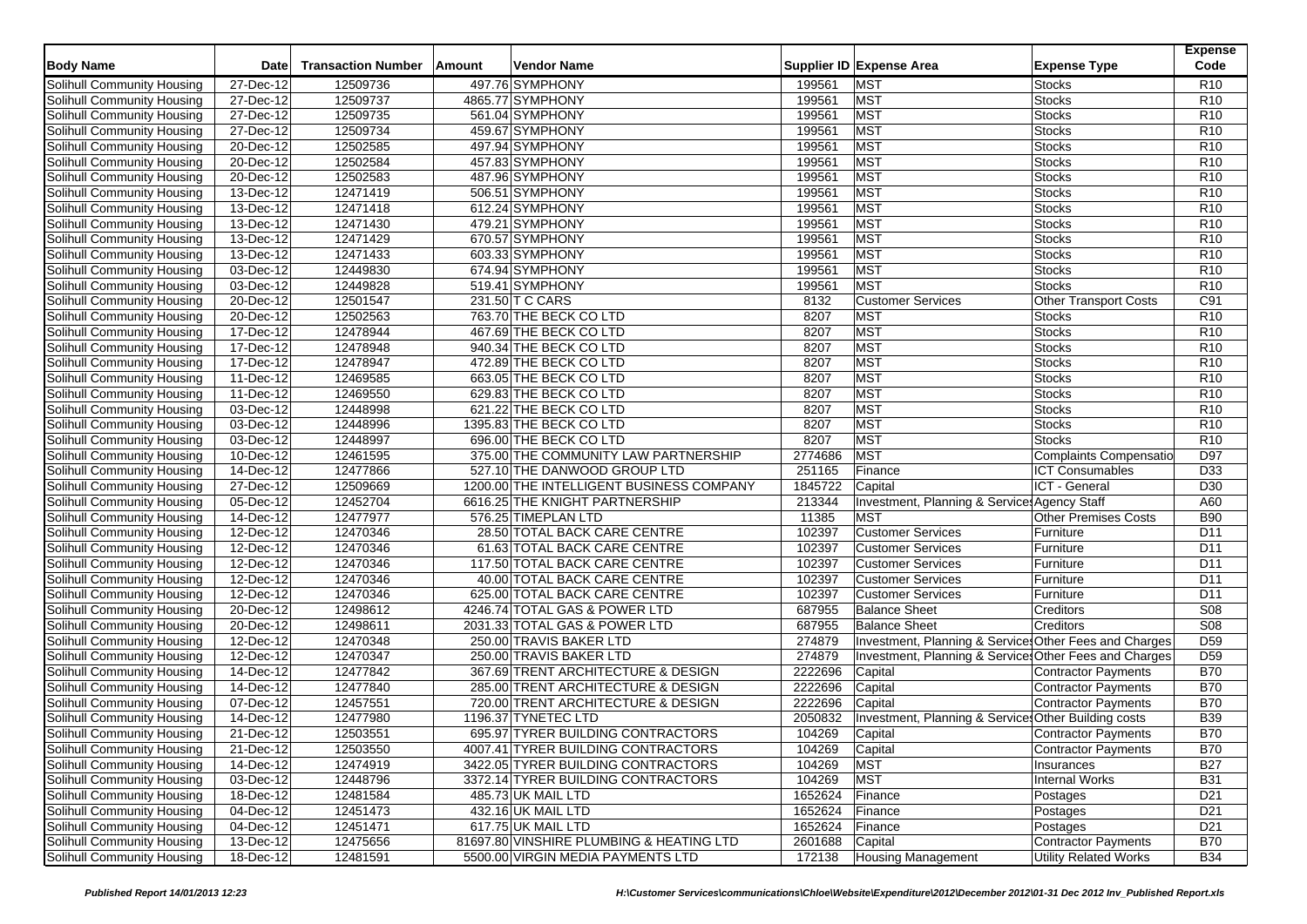| <b>Body Name</b>                  | <b>Date</b>             | <b>Transaction Number</b> | Amount | Vendor Name                               |                   | Supplier ID Expense Area  | <b>Expense Type</b>            | <b>Expense</b><br>Code |
|-----------------------------------|-------------------------|---------------------------|--------|-------------------------------------------|-------------------|---------------------------|--------------------------------|------------------------|
| Solihull Community Housing        | 18-Dec-12               | 12481590                  |        | 4400.00 VIRGIN MEDIA PAYMENTS LTD         | 172138            | <b>Housing Management</b> | <b>Utility Related Works</b>   | <b>B34</b>             |
| Solihull Community Housing        | 18-Dec-12               | 12481589                  |        | 9900.00 VIRGIN MEDIA PAYMENTS LTD         | 172138            | <b>Housing Management</b> | <b>Utility Related Works</b>   | <b>B34</b>             |
| Solihull Community Housing        | 18-Dec-12               | 12481588                  |        | 7868.77 VIRGIN MEDIA PAYMENTS LTD         | 172138            | <b>Housing Management</b> | <b>Utility Related Works</b>   | <b>B34</b>             |
| Solihull Community Housing        | $\overline{18}$ -Dec-12 | 12481592                  |        | 350.00 WALLACE ROBINSON & MORGAN          | 8580              | <b>Housing Management</b> | <b>Recruitment Advertising</b> | A71                    |
| Solihull Community Housing        | 13-Dec-12               | 12475657                  |        | 178227.12 WATES CONSTRUCTION LTD          | 272406            | #REF!                     | <b>Contractor Payments</b>     | <b>B70</b>             |
| Solihull Community Housing        | 27-Dec-12               | 12509688                  |        | 8134.00 WESSEX LIFT CO LTD                | 177799            | Capital                   | Contractor Payments            | <b>B70</b>             |
| Solihull Community Housing        | $\overline{17}$ -Dec-12 | 12479060                  |        | 3194.09 WOLSELEY UK LTD                   | 104384            | <b>MST</b>                | <b>Stocks</b>                  | R <sub>10</sub>        |
| Solihull Community Housing        | 10-Dec-12               | 12459551                  |        | 453.38 WOODHULL ROOFING LTD               | 221070            | <b>MST</b>                | <b>External Structures</b>     | <b>B33</b>             |
| Solihull Community Housing        | 10-Dec-12               | 12459549                  |        | 255.30 WOODHULL ROOFING LTD               | 221070            | <b>MST</b>                | <b>External Structures</b>     | <b>B33</b>             |
| Solihull Community Housing        | $\overline{10}$ -Dec-12 | 12459554                  |        | 220.16 WOODHULL ROOFING LTD               | 221070            | <b>MST</b>                | <b>External Structures</b>     | <b>B33</b>             |
| Solihull Community Housing        | 03-Dec-12               | 12448625                  |        | 209.50 WOODHULL ROOFING LTD               | 221070            | <b>MST</b>                | <b>External Structures</b>     | <b>B33</b>             |
| Solihull Community Housing        | $03$ -Dec-12            | 12448620                  |        | 251.30 WOODHULL ROOFING LTD               | 221070            | <b>MST</b>                | <b>External Structures</b>     | <b>B33</b>             |
| Solihull Community Housing        | 03-Dec-12               | 12448603                  |        | 434.47 WOODHULL ROOFING LTD               | 221070            | <b>MST</b>                | <b>External Structures</b>     | <b>B33</b>             |
| Solihull Community Housing        | $\overline{03}$ -Dec-12 | 12448601                  |        | 374.80 WOODHULL ROOFING LTD               | 221070            | <b>MST</b>                | <b>External Structures</b>     | <b>B33</b>             |
| Solihull Community Housing        | 03-Dec-12               | 12448600                  |        | 655.05 WOODHULL ROOFING LTD               | 221070            | <b>MST</b>                | <b>External Structures</b>     | <b>B33</b>             |
| Solihull Community Housing        | 03-Dec-12               | 12448602                  |        | 616.74 WOODHULL ROOFING LTD               | 221070            | <b>MST</b>                | <b>External Structures</b>     | <b>B33</b>             |
| Solihull Community Housing        | $\overline{03}$ -Dec-12 | 12448599                  |        | 496.15 WOODHULL ROOFING LTD               | 221070            | <b>MST</b>                | <b>External Structures</b>     | <b>B33</b>             |
| Solihull Community Housing        | 03-Dec-12               | 12448597                  |        | 918.84 WOODHULL ROOFING LTD               | 221070            | <b>MST</b>                | <b>External Structures</b>     | <b>B33</b>             |
| Solihull Community Housing        | 10-Dec-12               | 12459548                  |        | 283.65 WOODHULL ROOFING LTD               | 221070            | <b>MST</b>                | <b>External Structures</b>     | <b>B33</b>             |
| Solihull Community Housing        | 03-Dec-12               | 12448598                  |        | 508.80 WOODHULL ROOFING LTD               | 221070            | <b>MST</b>                | <b>External Structures</b>     | <b>B33</b>             |
| Solihull Community Housing        | 27-Dec-12               | 12509689                  |        | 594.14 WORKMATES BUILDING TRADES LTD      | 2185688           | <b>MST</b>                | <b>Agency Staff</b>            | A60                    |
| Solihull Community Housing        | 21-Dec-12               | 12504601                  |        | 573.50 WORKMATES BUILDING TRADES LTD      | 2185688           | <b>MST</b>                | <b>Agency Staff</b>            | A60                    |
| Solihull Community Housing        | 20-Dec-12               | 12501549                  |        | 502.43 WORKMATES BUILDING TRADES LTD      | 2185688           | <b>MST</b>                | <b>Agency Staff</b>            | A60                    |
| Solihull Community Housing        | 14-Dec-12               | 12477984                  |        | 573.50 WORKMATES BUILDING TRADES LTD      | 2185688           | <b>MST</b>                | <b>Agency Staff</b>            | A60                    |
| Solihull Community Housing        | 14-Dec-12               | 12477983                  |        | 573.50 WORKMATES BUILDING TRADES LTD      | 2185688           | <b>MST</b>                | <b>Agency Staff</b>            | A60                    |
| Solihull Community Housing        | 27-Dec-12               | 12509689                  |        | 709.13 WORKMATES BUILDING TRADES LTD      | 2185688           | <b>MST</b>                | <b>Agency Staff</b>            | A60                    |
| Solihull Community Housing        | 20-Dec-12               | 12501549                  |        | 628.13 WORKMATES BUILDING TRADES LTD      | 2185688           | <b>MST</b>                | <b>Agency Staff</b>            | A60                    |
| Solihull Community Housing        | 14-Dec-12               | 12477987                  |        | 600.63 WORKMATES BUILDING TRADES LTD      | 2185688           | <b>MST</b>                | <b>Agency Staff</b>            | A60                    |
| Solihull Community Housing        | 27-Dec-12               | 12509689                  |        | 573.50 WORKMATES BUILDING TRADES LTD      | 2185688           | <b>MST</b>                | <b>Agency Staff</b>            | A60                    |
| Solihull Community Housing        | 27-Dec-12               | 12509689                  |        | 573.50 WORKMATES BUILDING TRADES LTD      | 2185688           | <b>MST</b>                | <b>Agency Staff</b>            | A60                    |
| Solihull Community Housing        | 20-Dec-12               | 12501549                  |        | 573.50 WORKMATES BUILDING TRADES LTD      | 2185688           | <b>MST</b>                | <b>Agency Staff</b>            | A60                    |
| Solihull Community Housing        | 20-Dec-12               | 12501549                  |        | 573.50 WORKMATES BUILDING TRADES LTD      | 2185688           | <b>MST</b>                | <b>Agency Staff</b>            | A60                    |
| Solihull Community Housing        | $\overline{20}$ -Dec-12 | 12501549                  |        | 120.13 WORKMATES BUILDING TRADES LTD      | 2185688           | <b>MST</b>                | <b>Agency Staff</b>            | A60                    |
| Solihull Community Housing        | 14-Dec-12               | 12477987                  |        | 135.63 WORKMATES BUILDING TRADES LTD      | 2185688           | <b>MST</b>                | <b>Agency Staff</b>            | A60                    |
| Solihull Community Housing        | 14-Dec-12               | 12477987                  |        | 573.50 WORKMATES BUILDING TRADES LTD      | 2185688           | <b>MST</b>                | <b>Agency Staff</b>            | A60                    |
| Solihull Community Housing        | 14-Dec-12               | 12477987                  |        | 573.50 WORKMATES BUILDING TRADES LTD      | 2185688           | <b>MST</b>                | <b>Agency Staff</b>            | A60                    |
| Solihull Community Housing        | 07-Dec-12               | 12457650                  |        | 573.50 WORKMATES BUILDING TRADES LTD      | 2185688           | <b>MST</b>                | <b>Agency Staff</b>            | A60                    |
| Solihull Community Housing        | 07-Dec-12               | 12457650                  |        | 573.50 WORKMATES BUILDING TRADES LTD      | 2185688           | <b>MST</b>                | <b>Agency Staff</b>            | A60                    |
| Solihull Community Housing        | 14-Dec-12               | 12477784                  |        | 2452.10 WYRE FOREST COMMUNITY HOUSING LTD | 272398            | Capital                   | Contractor Payments            | <b>B70</b>             |
| Solihull Community Housing        | 14-Dec-12               | 12477783                  |        | 2272.24 WYRE FOREST COMMUNITY HOUSING LTD | 272398            | Capital                   | <b>Contractor Payments</b>     | <b>B70</b>             |
| Solihull Community Housing        | 14-Dec-12               | 12477782                  |        | 2322.76 WYRE FOREST COMMUNITY HOUSING LTD | 272398            | Capital                   | <b>Contractor Payments</b>     | <b>B70</b>             |
| Solihull Community Housing        | 14-Dec-12               | 12477780                  |        | 2150.05 WYRE FOREST COMMUNITY HOUSING LTD | 272398            | Capital                   | Contractor Payments            | <b>B70</b>             |
| Solihull Community Housing        | 14-Dec-12               | 12477779                  |        | 3140.61 WYRE FOREST COMMUNITY HOUSING LTD | 272398            | Capital                   | <b>Contractor Payments</b>     | <b>B70</b>             |
| Solihull Community Housing        | 14-Dec-12               | 12477777                  |        | 2611.59 WYRE FOREST COMMUNITY HOUSING LTD | 272398            | Capital                   | Contractor Payments            | <b>B70</b>             |
| Solihull Community Housing        | $10 - Dec-12$           | 12459556                  |        | 3433.34 WYRE FOREST COMMUNITY HOUSING LTD | 272398            | Capital                   | Contractor Payments            | <b>B70</b>             |
| Solihull Community Housing        | 05-Dec-12               | 12454187                  |        | 681.65 WYRE FOREST COMMUNITY HOUSING LTD  | 272398            | Capital                   | Contractor Payments            | <b>B70</b>             |
| Solihull Community Housing        | 27-Dec-12               | 12509690                  |        | 4064.00 XMBRACE LTD                       | 170885            | <b>Customer Services</b>  | <b>ICT Software</b>            | D31                    |
| Solihull Community Housing        | 27-Dec-12               | 12509690                  |        | 2207.00 XMBRACE LTD                       | 170885            | Capital                   | ICT - General                  | D30                    |
| Solihull Community Housing        | 27-Dec-12               | 12509690                  |        | 1119.00 XMBRACE LTD                       |                   |                           | ICT - General                  | D <sub>30</sub>        |
| <b>Solihull Community Housing</b> | 17-Dec-12               | 12478994                  |        | -564.00 LORIENT POLYPRODUCTS LTD          | 170885<br>1769617 | Capital<br><b>MST</b>     | <b>Stocks</b>                  | R <sub>10</sub>        |
| Solihull Community Housing        | 20-Dec-12               | 12502573                  |        | -305.40 NATIONAL PLASTICS                 | 206818            | <b>MST</b>                | <b>Stocks</b>                  | R <sub>10</sub>        |
|                                   |                         |                           |        |                                           |                   |                           |                                |                        |